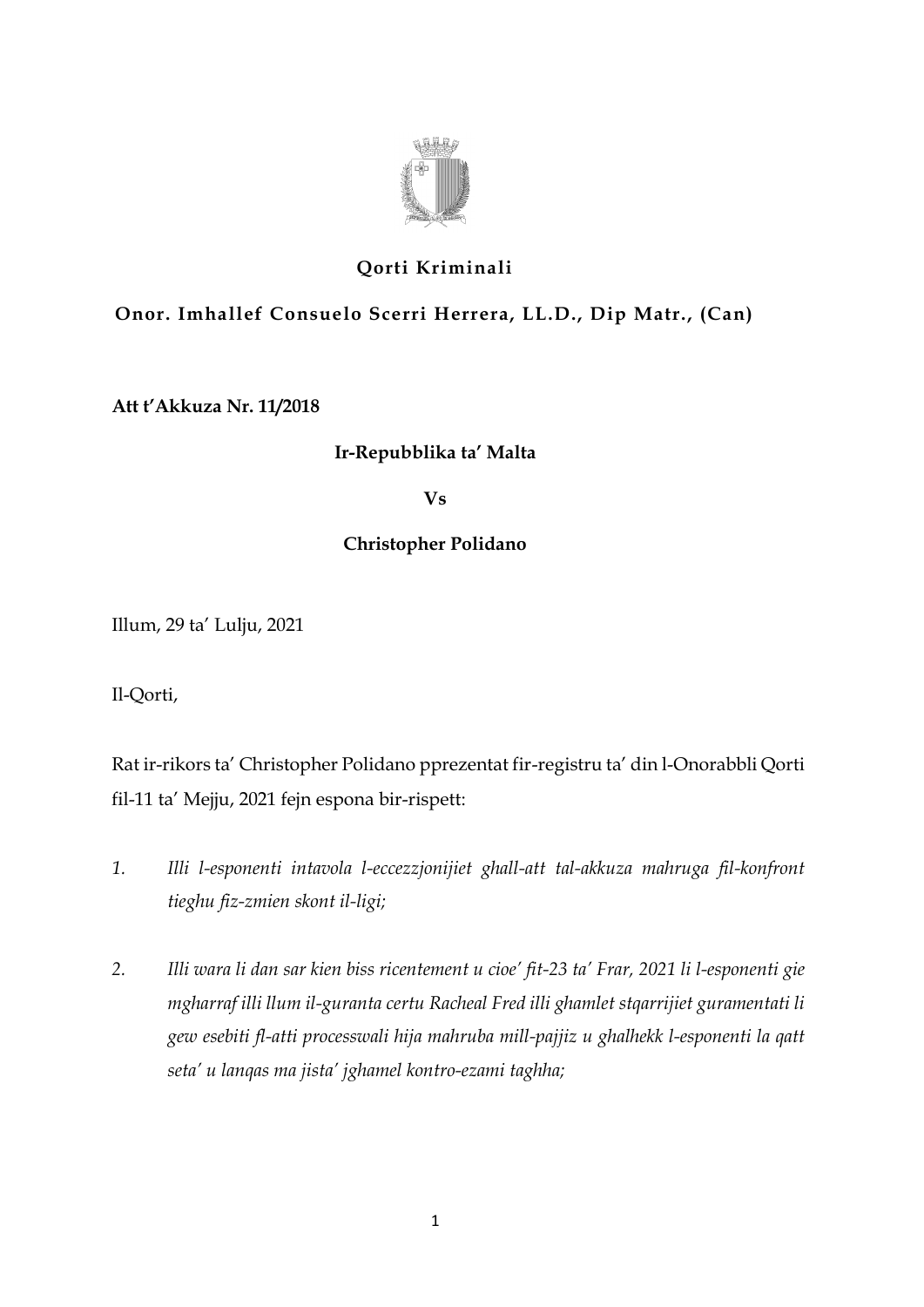- *3. Illi ghalhekk huwa jixtieq illi jqajjem eccezzjoni ulterjuri f'dan is-sens;*
- *4. Illi fl-atti processwali gew esebiti zewg stqarrijiet guramentati ta' certu Racheal Fred illi ttiehdu waqt l-istadju tal-inkjesta, wahda nhar il-21 ta' Dicembru, 2014 fl-ufficju tal-Ispettur Gabriel Micallef u stqarrija guramentata ohra li giet esebita fl-atti talinkjesta quddiem il-Magistrat Inkwirenti Marsenne Farrugia nhar it-22 ta' Dicembru, 2014;*
- *5. Illi huwa biss ricentement u cioe' fit-23 ta' Frar, 2021 lill-esponenti gie mgharraf illi llum il-gurnata din l-istess persuna hija mahruba mill-pajjiz u ghalhekk l-esponenti la qatt seta' u lanqas ma jista' jaghmel kontro-ezami taghha;*
- *6. Illi dan gie maghruf stante li kienet din l-istess Qorti li harget European Arrest Warrant u International Arrest Warrant fil-konfront tax-xhud Racheal Fred u dan wara l-istess ma dehritx il-Qorti fil-kawza taghha pendenti quddiem l-istess Qorti;*

## *A) L-importanza tal-kontro-ezami fi proceduri kriminali*

- *7. Illi, fl-ewwel lok kienu bosta l-insenjamenti tal-Qrati taghna li ssintetizzaw limporanza tal-kontro-ezami waqt il-proceduri kriminali fejn wiehed ikun jista' jezamina l-veracita' o meno ta' dak li jkun intqal.*
- *8. Huwa u jitkellem fuq il-kontro-ezami, l-awtur Peter Murphy jispjega li permezz talkontro-ezami:*

*"a party seeks: (a) to test the veracity and accurcy of evidence in chief, given by a witness called for another party; and (b) to elicit from that witness any relevant facts which may be favourable to the case for the cross-examiner. Crossexamination designed solely to discredit the witness and to*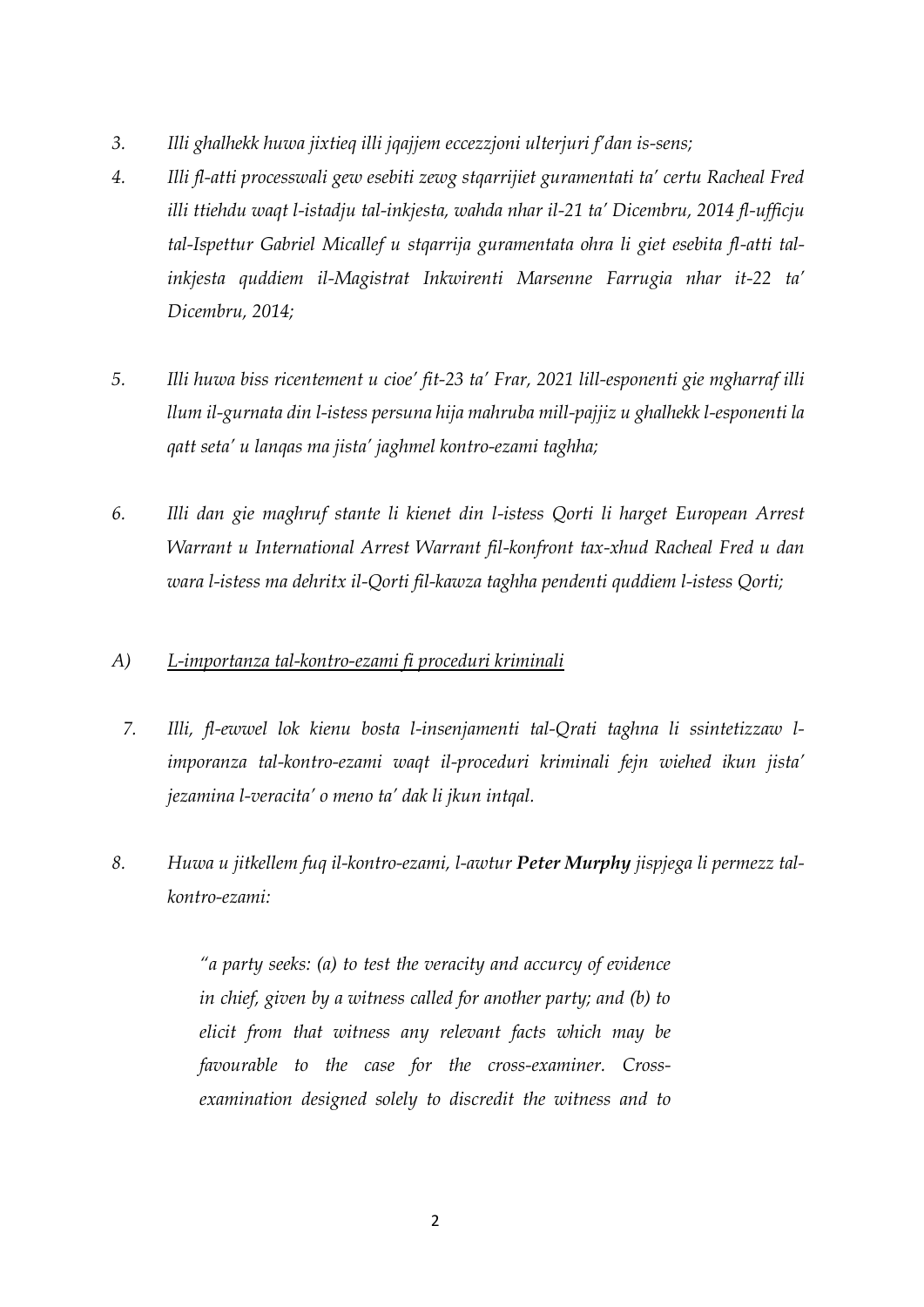*destroy or reduce his credibility, is sometimes known as 'impeachment' and is perfectly admissible"*

### *9. L-awtur G.D. Nokes jghallem li;*

*"Cross-examination has the primary object of nullifying or modifying the evidence of the witness [...] it is designed to test the accuracy of the witness's evidence [...] cross-examination gives the witness an opportunity to deal with the case for the other party. The cross-examination must show what part of the witness's evidence is contested, and the oppostive version of those facts must be stated to the witness for his comment or explanation"*

*10. L-awtur Ian Dennis jishaq fuq l-importanza li jkun hemm il-possibilita' tal-kontroezami:*

> *"The Cross-examiner may also wish to test and challange the unfabourable testimony that the witness has given in chief, hoping to get the witness to modify or qualify it, or event to admit that it was a lie or a mistake"*

*11. Illi b'referenza ghall-kawza fl-ismijiet Pulizija vs Gilbert Galea et moghtija nhar is-27 ta' Lulju tas-sena 2020 mill-Qorti tal-Magistrati (Malta) Bhala Qorti ta' Gudikatura Kriminali intqal:*

> *M'hemmx dubju li l-kontro-ezami huwa wahda mill-aktar armi essenzjali ghad-difiza ta' akkuzat stant illi permezz tal-ghodda tal-kontro-ezami l-imputat tramite l-legali tieghu jkun jista'*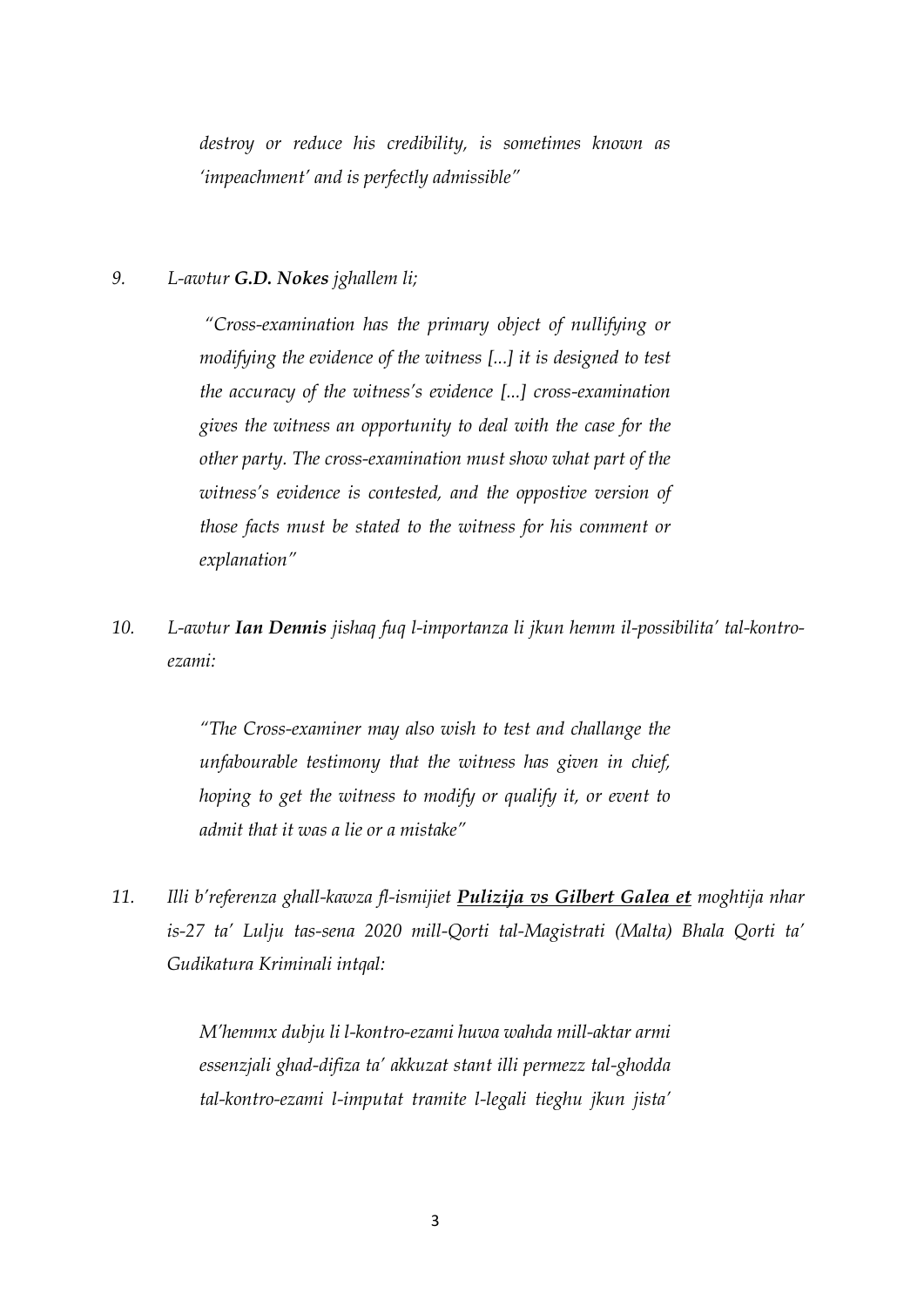*jikkontrolla x'xhud, jivverifika jekk huwiex jigdeb jew jghid ilverita', jistharreg kemm ix-xhieda tieghu ghandiex mis-sewwa u jikkonfrontah fi stadju ulterjuri bi provi kontra ta' dak li jkun intqal.*

*12. Illi ssir ukoll referenza ghas-sentenzaa fl-ismijiet Carmel Saliba vs Malta deciza mill-Qorti Ewropea tad-Drittijiet tal-Bniedem (ECHR) fid-29 ta' Novembru, 2016 (Applikazzjoni nru. 24221/13) fejn l-ECHR kienet ikkummentat hekk f'paragrafu 76 dwar il-fatt li l-applikant ma kienx thalla jghamel kontro-ezami tax-xhud:*

*The applicant complained about his inability to cross-examine one of the witnesses, namely Ms Z. The Court notes that although the applicant failed to raise the matter before the Court of Appeal, the courts at two levels of constitutional jurisdiction assessed the matter on the merits. The Court notes that the civil court at first-instance gave no specific reasons in reply to the applicant's request to expunge Ms Z.'s statement from the record and therefore its decision to accept the testimony despite the applicant not having the opportunity to cross-examine the witness. The courts at two levels of constitutional jurisdiction assumed these reasons, concluding that the judge had acted within his discretion and that no prejudice had been caused to the applicant. The Court considers that even though Ms Z. did not identify the applicant in her testimony, she had been the only other witness present on the day of the robbery. Since her testimony was accepted, the applicant had a real interest in cross-examining her or of having her statement removed from evidence.*

*B) Stqarrija Guramentata ta' persuna li tkun defunta jew mahruba*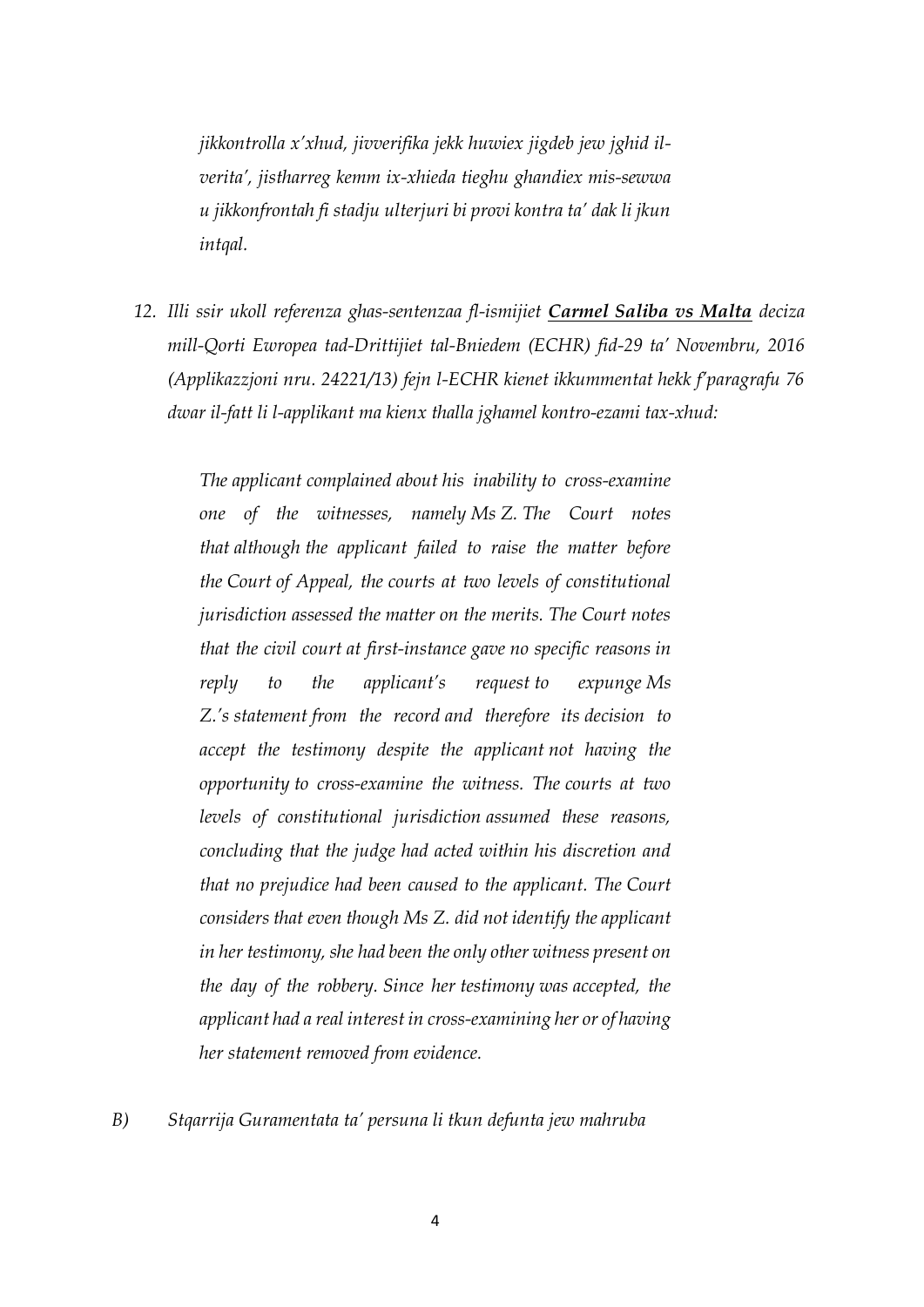*13. Illi ssir referenza ghal dak li qalet il-Qroti tal-Appell Kriminali (Superjuri) fil-kawza fl-ismijiet Ir-Repubblika ta' Malta vs Osama Ebeid, 27 ta' Jannar, 2021:*

> *bhala regola, min ikun ghamel tali stqarrija guramentata ghandu jingieb il-qorti ghall-fini ta' kontroll da parti talakkuzat jew imputat, madanakollu meta dik il-persuna ma tkunx tista' hekk tingieb dak li ghandha thares il-Qorti, kif gustament jishaq l-appellant, huwa illi tara li l-jeddijiet talpersuna akkuzata ghall-smiegh xieraq jibqghu mhux mittiefsa meta tiddeciedi illi d-depozizzjoni tax-xhieda hekk moghtija ghandha tigi ammessa bhala prova minghajr ma jkun jista' jsir dak il-kontroll kif imfisser.*

- *14. Illi stante li fil-kaz odjern Fred iddeponiet fi stadju ferm bikri tal-proceduri fejn lesponenti kien ghadu lanqas biss kien akkuzat huwa lanqas qatt ma kellu c-cans jaghmel mistoqsijiet in kontro-ezami lill-istess persuna u ghalhekk umilment jisottometti illi jekk tali stqarrija guramentata tigi kkunsidrata ser tkun qed twassal ghal ksur ampju tad-dritt tas-smiegh xieraq tieghu;*
- *15. Illi l-Qorti tal-Appell Kriminali nhar is-26 ta' Mejju, 2003 fil-kawza fl-ismijiet il-Pulizija vs. Pierre Gravina sahqet hekk:*

*L-ewwel sentenzaa tal-Artikolu 30A tal-Kap. 101 taghmilha cara li dak l-Artikolu qed jipprovdi ukoll eccezzjoni, pero` mhux eccezzjoni ghar-regola kontenuta fl-Artikolu 646(1) tal-Kodici Kriminali izda ghar-regola kontenuta fl-Artikolu 6612 ta' listess Kodici. Minn dan isegwi, li anke meta l-prosekuzzjoni tkun trid taghmel uzu minn dikjarazzjoni guramentata mehuda skond l-imsemmi Artikolu 30A, ir-regola ghandha tkun li minn*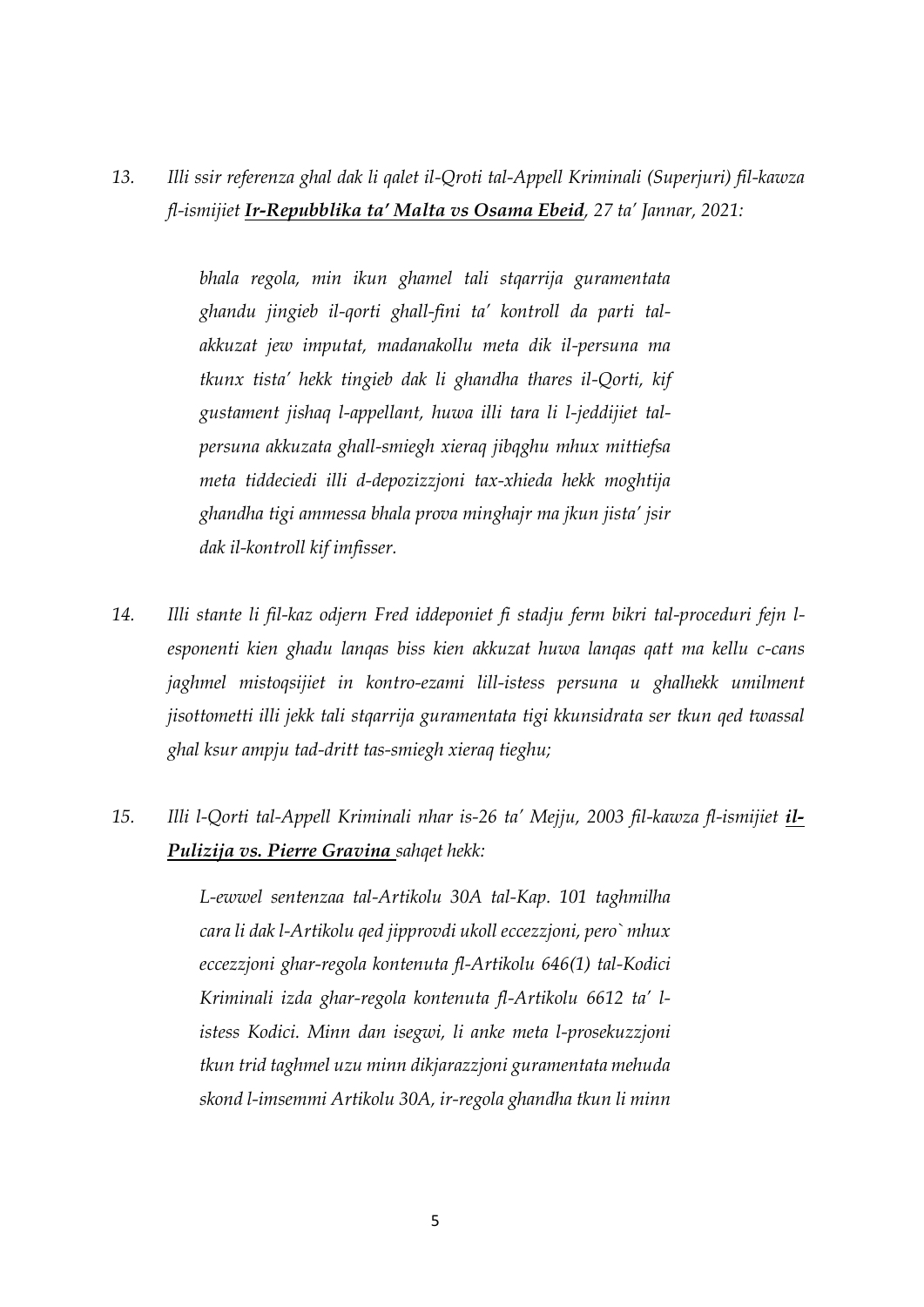*ikun ghamel dik l-istqarrija ghandu jingieb fil-qorti biex limputat jew akkuzat ikun jista' jikkontroezaminah dawrha.*

*…*

*…*

*Ifisser biss li, bhala regola, min ikun ghamel tali stqarrija guramentata ghandu jingieb il-qorti ghall-fini ta' kontroll da parti tal-akkuzat jew imputat.*

*Fil-kaz in dizamina Mentosa la gie prodott mill-prosekuzzjoni fil-qorti peress li kien telaq minn Malta definittivament, u anqas ittiehdet id-deposizzjoni tieghu permezz tal-procedura tarrogatorji. L-ewwel qorti, ghalhekk, kellha tiskarta l-istqarrija guramentata tieghu u mhux, kif effettivament ghamlet, tistrieh in parti fuqha. Sfortunatament il-ligi ma tipprovdix ghal dak li jista' jsir f'kaz bhal dak in ezami meta l-persuna li tkun ghamlet l-istqarrija guramentata skond l-Artikolu 30A tmut, jew ma tkunx tista' tinstab, jew ma jkunx ragonevolment prattikabbli li tinstema' permezz ta' rogatorji. Ghalhekk dana l-ewwel aggravju tal-appellant qed jigi akkolt.*

# *16. Illi fl-istess sena hija wkoll is-sentenzaa tal-Qorti Kriminali tat-8 ta' April, 2010, flismijiet Ir-Repubblika ta' Malta vs Matthew-John Migneco, fejn inghad illi:*

*S'intendi, dana l-Artikolu 30A tal-Kap. 101 irid dejjem jinqara fid-dawl tad-disposizzjonijiet generali tal-Kodici Kriminali (eccetwat l-Artikolu 661 tal-istess Kodici, li ghalih l-Artikolu 30A jaghmel deroga espressa). Issa, l-Artikoli 549(4) (u ma jistax ikun hemm dubju li l-intervent ta' Magistrat taht issubartikoli (12) u (13) tal-Art. 24A tal-Kap. 101 hija forma ta' inkjesta dwar l-in genere b'modalitajiet kemm xejn differenti*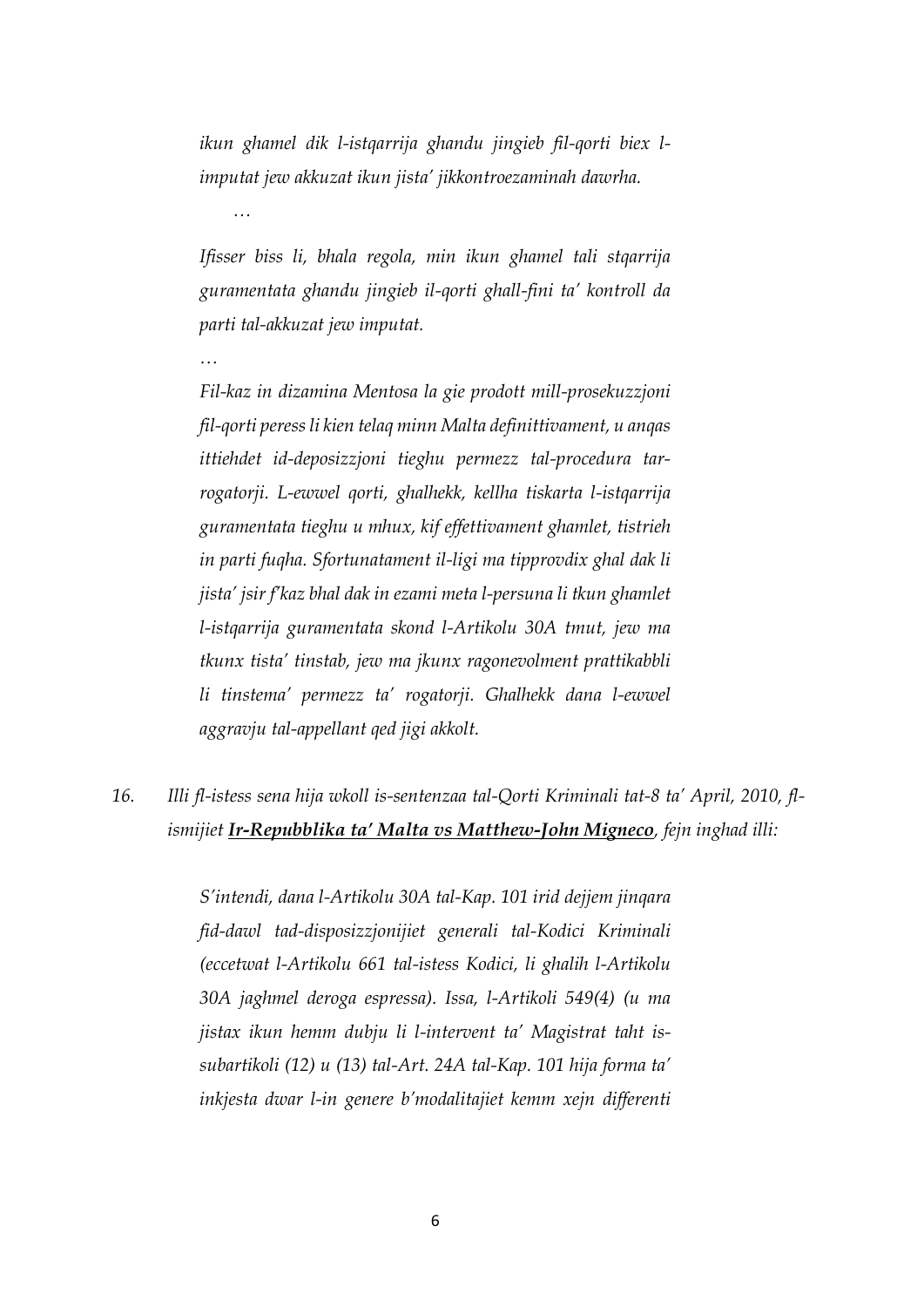*mehtiega ghall-finijiet tal-istess Kap. 101) u 646(2) tal-Kap. 9 huma cari fil-portata taghhom: id-deposizzjoni regolarment moghtija fl-inkjesta dwar l-in genere (bhalma hi dik a fol. 137 sa 144) tista' tingieb bhala prova, u mhux semplicement ghallfinijiet ta' kontroll, basta, pero`, li x-xhud jingieb ukoll fil-qorti biex jigi ezaminat viva voce...hlief jekk ix-xhud ikun mejjet, ikun barra minn Malta jew ma jkunx jista' jinsab... (ara lproviso tas-subartikolu (2) tal-imsemmi Artikolu 646).* 

*17. F'dan is-sens ukoll esprimiet ruhha l-Q.E.D.B. ta' Strasbourg fis-sentenzaa li tat fil-21 ta' Novembru, 1986 fil-kaz ta' Unterpertinger vs Austria;*

In itself, the reading out of statements in this way cannot *be regarded as being inconsistent with Article 6 §§ 1 and 3 (d) (art. 6-1, art. 6-3-d) of the Convention, but the use made of them as evidence must nevertheless comply with the rights of the defence, which it is the object and purpose of Article 6 (art. 6) to protect. This is especially so where the person "charged with a criminal offence", who has the right under Article 6 § 3 (d) (art. 6-3-d) to "examine or have examined" witnesses against him, has not had an opportunity at any stage in the earlier proceedings to question the persons whose statements are read out at the hearing.*

*18. Illi finalment, id-difiza taghmel ukoll referenza ghas-sentenzaa moghtija mill-Qorti tal-Magistrati (Malta) fil-kawz fl-ismijiet il-Pulizija vs Robert Agius nhar il-25 ta' Gunju, 2020 fejn il-Qorti skartat ix-xhieda guramentata ta' certu Nadia Rapinett u dana wara li kkonsidrat is-segwenti:*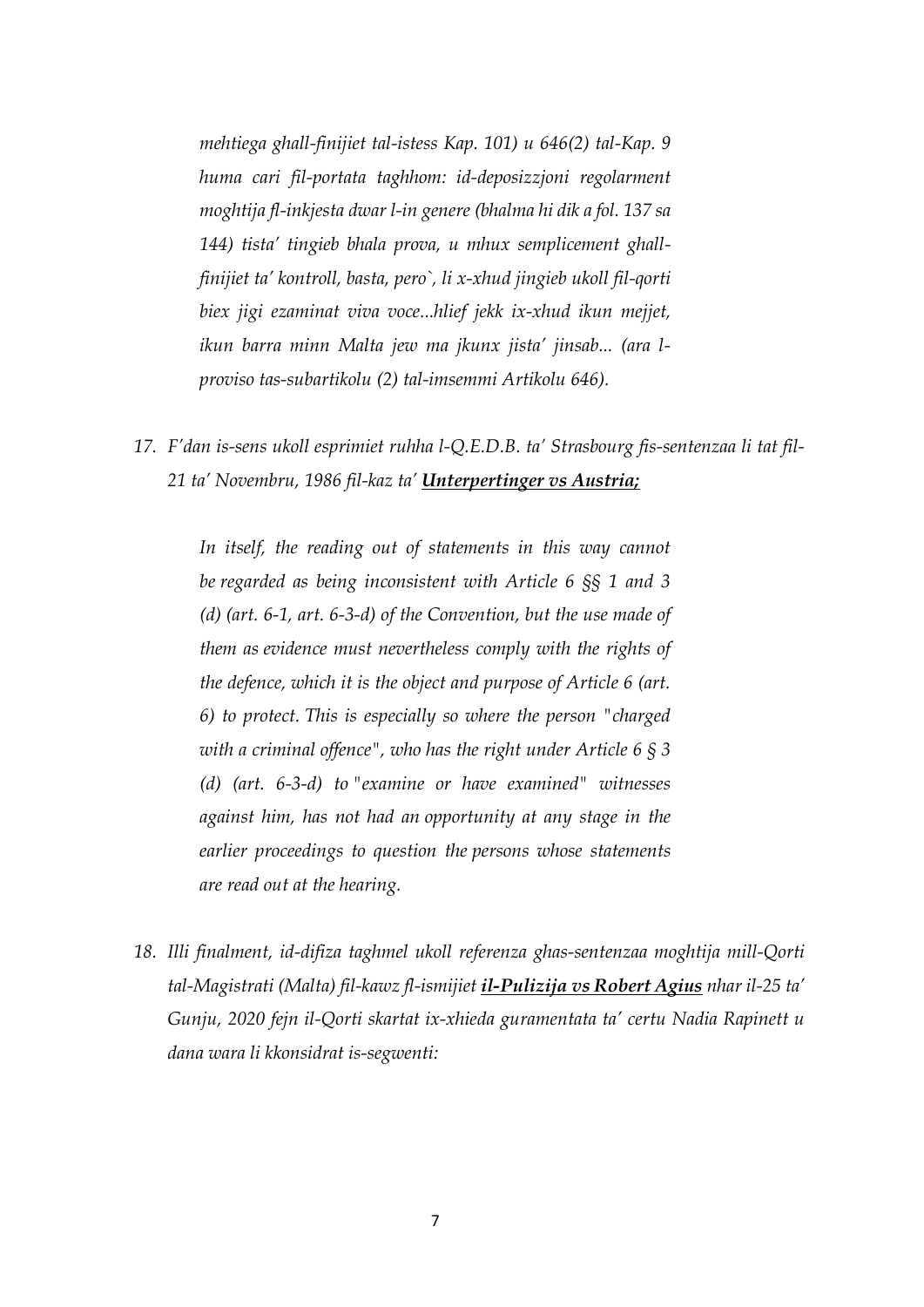*Illi, mehud in konsiderazzjoni dak kollu li nghad hawn fuq firrigward tax-xiehda guramentata rilaxxata minn Nadia Rapinett, jibqa*' *li l-imsemmija Nadia Rapinett baqghet qatt ma xehdet f*'*dawn il-proceduri. Mill-atti processwali ma jirrizultax li kien hemm xi impediment iehor ghal dan ghajr ghall-fatt li kien ghad hemm pendenti kontra taghha proceduri kriminali.*

*F*'*dawn ic-cirkostanzi, la darba d-difiza giet prekluza milli tikkonfronta u tikkontrolla x-xhud Nadia Rapinett billi taghmel ilkontro-ezami taghha, il-Qorti tqis illi m*'*ghandhiex triq ohra hlief illi tiskarta x-xiehda guramentata ta*' *Rapinett moghtija quddiem il- Magistrat Dr. Antonio Micallef Trigona u b*'*hekk tiddikjara tali xiehda guramentata bhala inammissibbli. Ovvjament, il-Qorti ser tiskarta wkoll kwalunkwe riferenza li setghet saret ghax-xiehda guramentata ta*' *Nadia Rapinett middiversi xhieda li xehdu fil-mori tal-proceduri odjerni.*

*19. Illi huwa jirrileva illi l-fatt illi wahda mix-xhieda hija mahruba giet konjizzjoni tieghu wara li gew prezentati l-eccezzjonijiet fit-terminu lilu moghti skont il-ligi u ghaldaqstant huwa qatt ma kien jew seta' kien f'posizzjoni li jkun edott b'din linformazzjoni.*

*Ghaldaqstant, fid-dawl tas-suespost, l-esponenti umilment jitlob lil din l-Onorabbli Qorti joghgobha tawtorizzah li jaghmel eccezzjoni ulterjuri u dana sabiex jigu salvagwardjati ddrittijiet tal-akkuzat u ukoll fl-iprem interess tal-gustizzja, billi tqis inammissibli l-istqarrija guramentata u kwalunkwe dikjarazzjoni fl-istadju tal-investigazzjoni moghtija minn Racheal Fred f'dawn il-proceduri u konsegwentement tisfilza mill-atti processwali l-istess stqarrija u*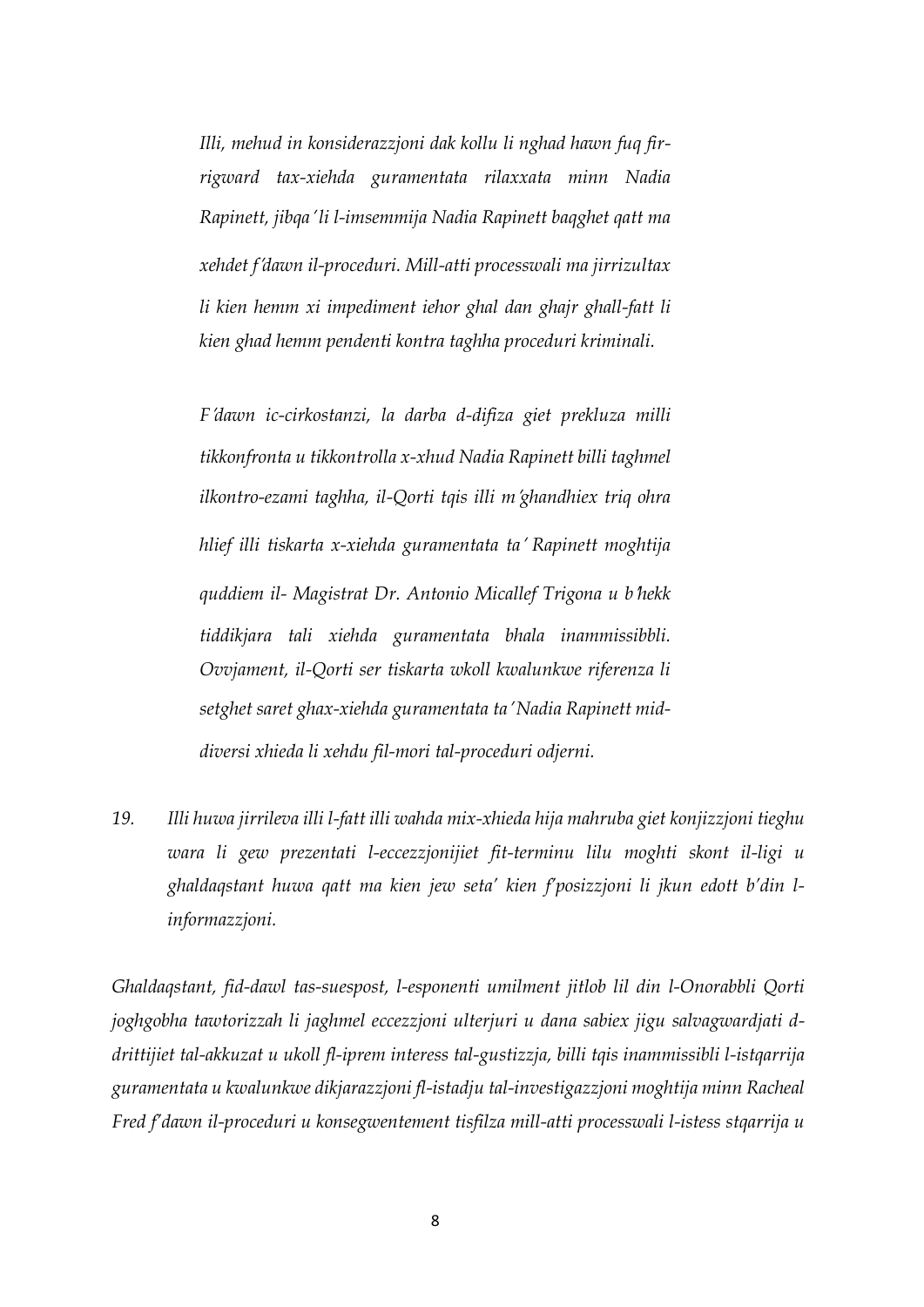*kif ukoll kwalisasi referenza ghaliha fl-atti processwali dan taht dawk il-kundizzjonjiet u pprovedimenti li din l-Onorabbli Qorti jidhrilha xierqa u opportuni.*

Rat ir-risposta tal-Avukat Generali pprezentata fir-registru ta' din l-Onorabbli Qorti fid-19 ta' Mejju, 2021 fejn espona bir-rispett:

*Illi r-rikorrent Christopher Polidano qieghed jitlob lil din l-Onorabbli Qorti tawtorizzah jaghmel ecezzjonijiet ulterjuri sabiex tqis inammissibli l-istqarrija guramentata u kwlunkwe dikjarazzjoni fl-istadju ta' investigazzjoni moghtija minn Rachael Fred f'dawn il-proceduri u konsegwentement tisfilza mill-atti processwali l-istess stqarrija u kif ukoll kwalisjasi referenza ghaliha fl-atti processwali;*

*Illi preliminarjament, hu evidenti l-fatt li ai termini tad-disposizzjonijiet tal-kapitolu 101 tal-Ligijiet ta' Malta, il-legisltur holoq strument gdid f'idejn l-investigaturi sabiex ikun jista' jikseb prova li altrimenti hija inammissibli fil-konfront ta' persuna ohra. Illi l-Artikolu 30A jipprovid espressament*:

> "*Minkejja d-dispozizzjoniiet tal-artikolu 661 tal-Kodici Kriminali, meta persuna tkun involuta f'xi reat kontra din l-Ordinanza, kull dikjarazzjoni maghmula minn dik il-persuna u li tigi konfermata bil-gurament quddiem magistrat, u kull xheida moghitja minn dik il-persuna quddiem xi qorti tista' tingieb bi prova kontra kull persuna ohra akkuzata b'reat kontra l-imsemmija Ordinanza, kemm il-darba jinsab li dik iddikjarazzjoni jew xhieda tkun saret jew inghatat volontarjament, u ma gietx mgieghla jew mehuda b'theddid jew b'biza, jew b'weghdiet jew bi twebbil ta' vantaggi*"

*Dan l-artikolu jippermetti li bhala regola kull min ikun ghamel stqarrija guramentata ghandu jingieb il-Qorti ai fini ta' kontroll da parti tal-akkuzat. L-ewwel sentenzaa tal-artikolu 30A*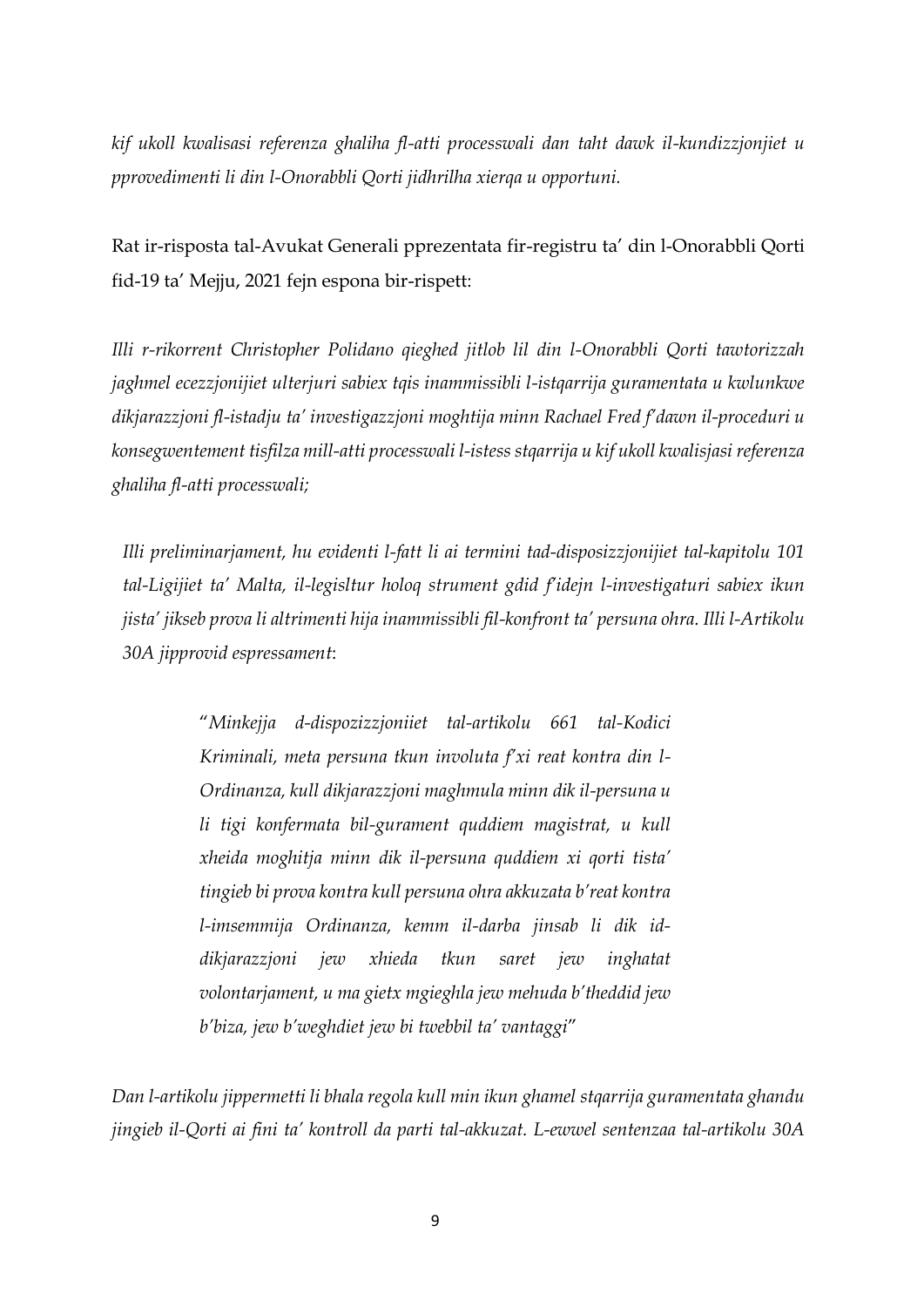*tal-Kap 101 taghmilha cara li dan l-artikolu jipprovdi eccezzjoni ghar-regola kontenuta flartikolu 661 tal-Kodici Kriminali u mhux ghall-artikolu 646(1).*

*Illi, huwa principju generali assodat li x-xhieda ghandhom dejjem jigu ezaminati viva voce quddiem il-Qorti salv ghal-cirkostanzi eccezzjonali li ghalihom tipprovdi specifikament lartikolu 646(2) tal-Kap 9 tal-Ligijiet ta' Malta. Ic-cikrostanzi eccezzjonali citati f'dan lartikolu huma meta "huwa evidenti lill-Qorti li xhieda viva voce tista' tikkawza hsara psikologika lix-xhud u jekk ix-xhud ikun mejjet, ikun barra minn Malta jew ma jkunx jista' jinstab u bla hsara ghad-dispozizzjonijiet tas-subartikolu (8)".* 

*Illi l-esponenti jinsab nfurmat mill-Ufficjal prosekutur illi Rachel Fred ma tistax tigi rintraccjata. Naturalment, allura d-dispozizzjoni tal-artikolu 646(2) tal-Kap 9 japplika u allura tista' tinqara ix-xhieda u l-istatement taghha. Illi filwaqt li huwa palesi li l-artikolu 30A tal-Kap 101 qed jipprovdi eccezzjoni ghal-artikolu 661 tal-Kap 9, madanakollu ma hemm xejn li jimpedixxi l-applikazzjoni tal-artikolu 646 tal-istess kap;*

*Illi l-prosekuzzjoni pproduciet lil-Rachel Fred fuq il-pedana tax-xhieda nhar is-17 ta' Novembru, 2016 li tinsab a fol 465 u kif ukoll nhar l-24 ta' April, 2018 a fol 597 tal-atti processwali. Diment li l-proceduri addebitati fil-konfront taghha kienu ghadhom ma gewx konkluzi, sa dak l-istadju, Rachel Fred kienet a competent witness u mhux a compellable witness u cioe' ma setghetx tigi kostretta taghti t-testimonjanza taghha u dan minhabba l-fatt li ghandha id-dritt sancit mill-kostituzzjoni u l-Konvenzjoni Ewropeja dwar id-drittijiet tal-Bniedem. Infatti Racheal Fred ghazlet biex tuzufruixxi ruha mill-jedd taghha li ma tinkriminax lilha nnifisha.*

*Illi l-Qorti Civili Prim' Awla (Sede Kostituzzjonali) fil-kaz Connie Decelis u Jason Decelis kontra l-Avukat Generali tenniet "meta xhieda ma jkunux ser jixhdu viva voce irid jirrizulta illi kien hemm raguni valida ghaliex dawn ma telghux jixhdu u jrid jintwera ukoll illi da parti tal-awtoritajiet ikun sar kull tentattiv possibli sabiex dawn ix-xhieda jigu rintraccjati halli jingiebu jixhdu". Fil-kaz C.R.R. Scheper v. The Netherlndas, il-Qorti*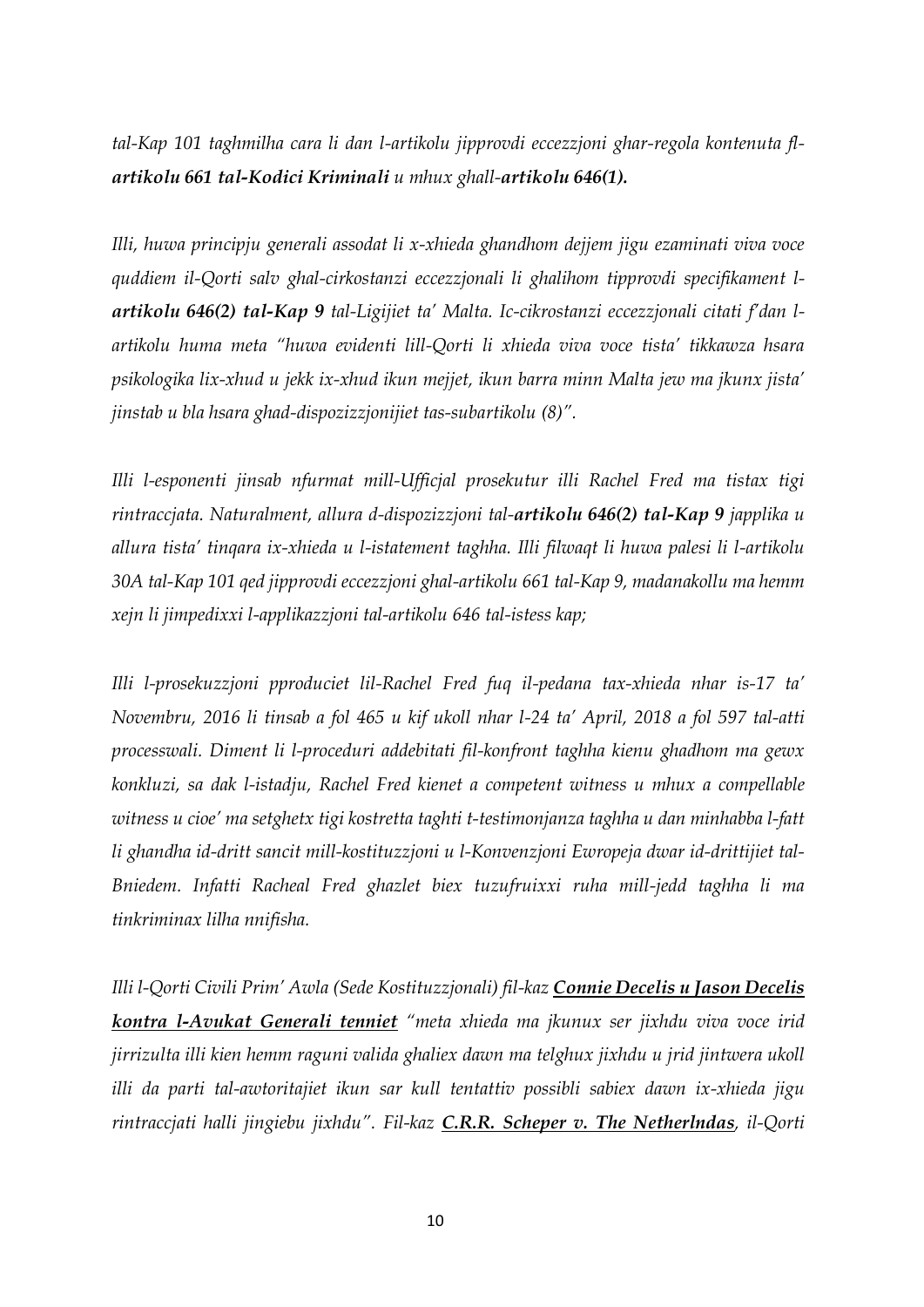*Ewropeja sabet li l-applikazzjoni ma kienitx ammissibli ghaliex ma kienx kaz ta' negligenza li ma regghux tressqu xhieda li sussegwentement ma setghux jinstabu. Fil-kaz odjern limpossibilita' tal-produzzjonbi tax-xhud ma hija htija ta' hadd. Is-soliti proceduri meta persuna ma tkunx tista' tigi rintraccjata saru effetwati, igifieri ix-xoghol min-naha talprosekuzzjoni sar.*

*Illi l-Qorti Kriminali fil-kaz ir-Repubblika ta' Malta vs Charles Paul Muscat tenniet li "l-istqarrija guramentata maghmula a tenur tal-artikou 30A tal-Kapitolu 101 tal-Ligijiet ta' Malta hija prova valida u ghandha valur probatorju. Il-fatt wahdu illi x-xhieda li rrilaxxjaw dawk l-istqarrijiet ma iddeponewx quddiem il-Qorti Istruttorja ma iggibx maghha linamissibilita' ta' dik il-prova. Illi huwa biss jekk jinsab illi jista' jkun hemm vjolazzjoni taddritt tas-smiegh xieraq kif sancit fil-kostituzzjoni u l-artikolu 6 tal-Konvenzjoni Ewropea illi allura dik il-prova ghandha tigi skartata u hija unsafe and unsatisfactory izda mhux inammissibli".*

*Il-Qorti Kriminali kompliet tghid*:

"*huwa biss fl-istadju tal-guri, imbghad li l-gurati ghandhom jinghataw id-direzzjoni mill-Imhallef togat ghar-rigward talvalur probatorju li ghandha tingahta lil dik il-prova fleventwalita' li d-difiza ma ikolliex l-opportunita' tikkontrolla dak mistqarr f'dawk l-istqarrijiet guramentati u dan sabix iljedd ghall-smiegh xieraq tal-persuna akkuzata ma jigix bl-ebda mod mimsus".*

*Fil-kaz Emanuel Camilleri vs Avukat Generali, il-Qorti Civili Prim' Awla (Gurisdizzjoni Kostitutzzjonali) tenniet:*

> "*darba li, meta gie appuntat il-guri, ix-xhud Marco Abdilla lahaq miet, il-prosekkuzzjoni kellha kull dritt taqra x-xhieda li*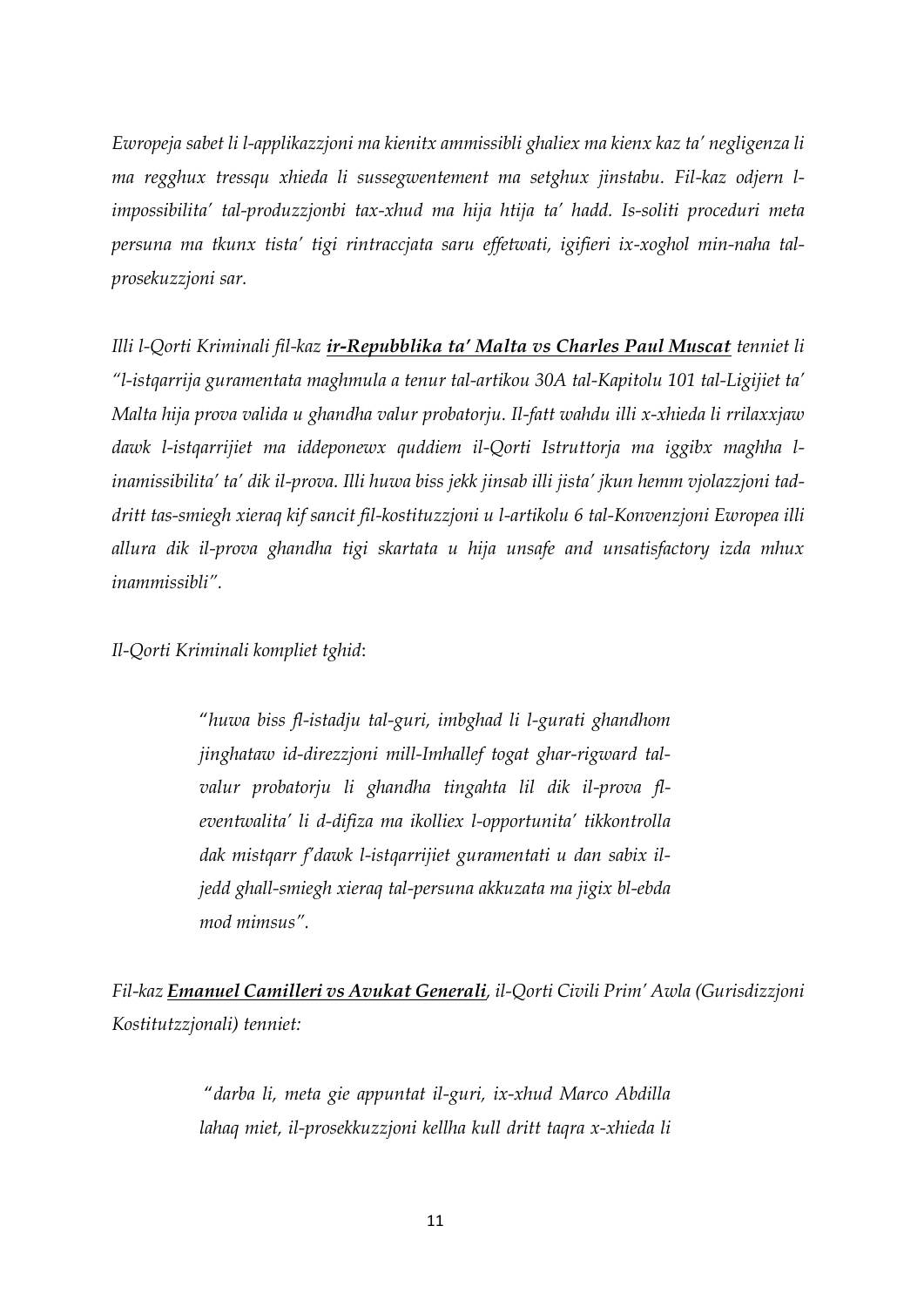*kien ta' x-xhud quddiem Qorti ohra, u lill-gurati gie spjegat ghaliex kien qed isir hekk u li kellhom jikkunsidraw li x-xhud ma setghax, f'dak l-istadju, jigi kontroezaminat mill-akkuzat."*

*Tenut kont ta' din il-gurisprudenza ormai kristallizata tal-Qrati nostrani huwa pacifiku li xhieda guramentata ta' ko-akkuzat hija prova ammissibli u m'ghandiex tigi sfilzata, madankollu stante li f'dan l-istadju r-rikorrenti ma ghandux fakolta' jaghmel il-kontro-ezami ta' din ix-xhud peress li bhalissa ma tistax tigi rintraccjata ghandu jigi applikat l-artikolu 646(2) u jigi segwit l-insenjament tal-Qorti Kriminali fejn fl-istadju tal-guri, il-gurati ghandhom jinghataw id-direzzjoni mill-Imhallef togat ghar-rigward tal-valur probatorju li ghandha tinghata lil dik il-prova.*

#### *Ghaldaqstant in vista' tas-suespost l-esponent qieghed joggezzjona ghat-talba tar-rikorrenti.*

Rat in-nota ta' sottomissjonijiet prezentati flimkien mar-rikors tal-akkzuat prezentat fir-registru ta' din l-Onorabbli Qorti nhar il-11 ta' Gunju, 2021 fejn zamm ferm lfehma tieghu li din il-Qorti ghandha tordna l-isfilz tal-istqarrija guramentata ta' Rachel Fred stante li ma hux ser ikun possibbli ghalih li jghamel il-kontro esami taghha stante li din tinsab mahruba u dan il-fatt jmur kontra id-dritt ta' l-akkuza li jkollu smiegh xieraq.

Rat ir-risposta tal -Avukat Generali prezentata fir-registru ta' din l-Onorabbli Qorti nhar l-14 ta' Gunju, 2021 fejn zamm ferm l-oggezzjoni tieghu ghat-talba rikorrenti. Semghet lill-partijiet ghal darb ohra jittrataw din il-pendenza u dan fis-seduta ta' l-1 ta' Lulju 2021 u din id-darba l-avuakt difensur issugerixxa li din il-Qorti tista' tipprovdi u dan sabiex tiehu hsieb u taccerta li l-akkuzat ikollu smiegh xieraq li ma tordnax l-isfilz ta' din l-istqarriija sakemm fil-jum tal-guri Rachel Fred ma tidhirx biex tikkonferma l-kontenut taghha jew addirittura sabiex isir il-kontro esami taghha. Iddifza sostniet li huwa biss f'din ic-cirkostanzi li l-akkuzat jista' jkollu smiegh xieraq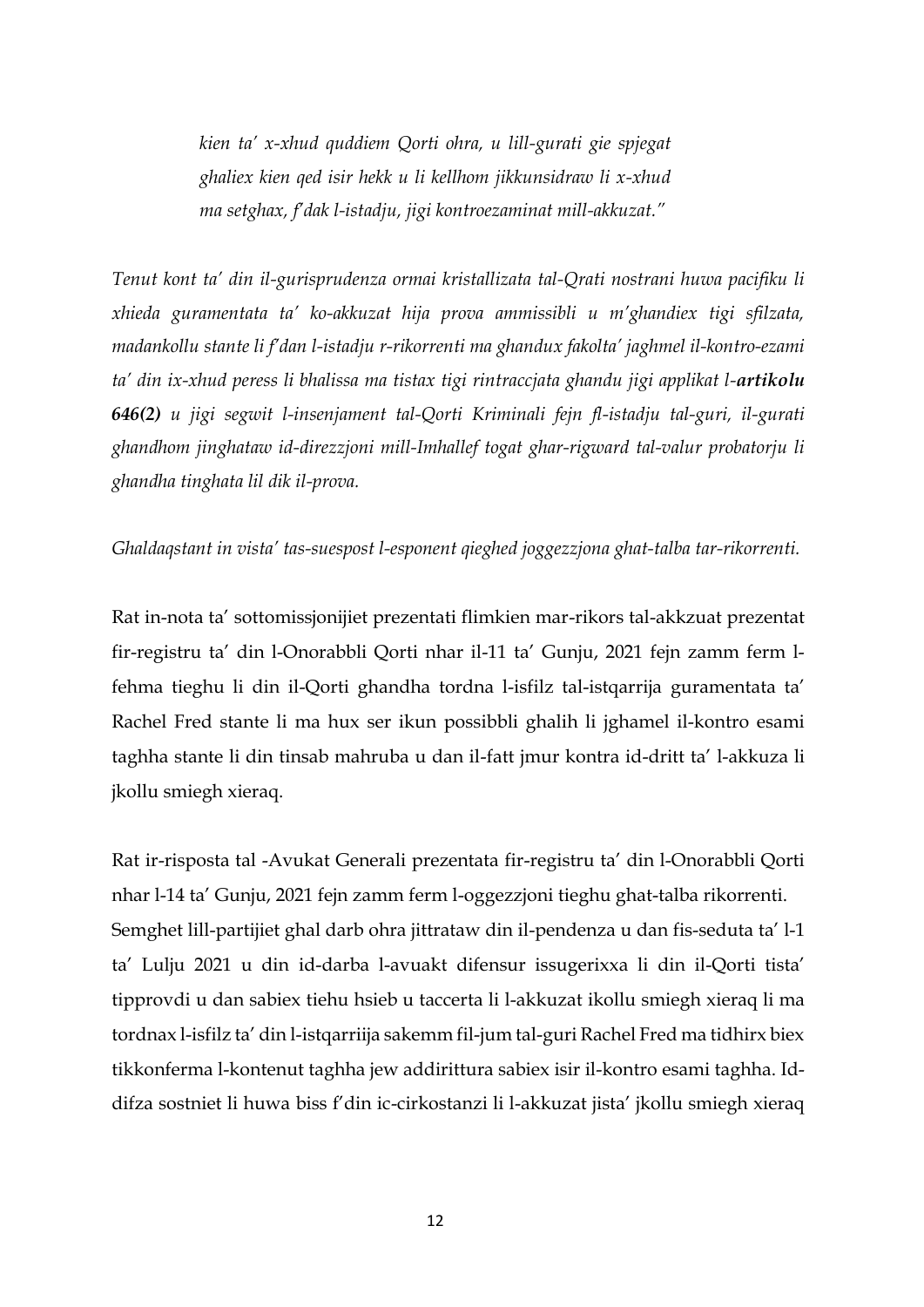u di piú jista jipprepara d-difiza tieghu u mhux ikun rinfaccjat b'sorpizi fil-jum taccelebrazzjoni tal-guri. L-Avukat Generali ma qabilx ma din it-tezi u nsista li t-talba rikorrenti ghandha tigi michuda u dan in linea ma dak li jiddisponi l-ligi

## Ikkunsidrat,

Ir-rikorrenti fir-rikors tieghu prezentat fir-registru ta' din l-Onorabbli Qorti qed jitlob li jigi awtorizzat jipprezenta eccezzjoni ulterjuri sabiex jitlob li l-istqarrija li giet rilaxxjata minn Rachel Fred li tinsab esebita f'dawn l-atti tigi sfilzata minn dan ilprocess u tigi dikjarata inammissibli u kwalisasi referenza ghaliha tigi ukoll dikjarata inammissibli stante li din ix-xhud illum harbet minn Malta.

L-Avukat Generali mill-banda l-ohra qed joggezzzjona ghal tali talba u dan fuq ilpremessa li permezz tal-Kapitolu 101 tal-Ligijiet ta' Malta il-legislatur holoq strument gdid f'idejn l-investigaturi sabiex jiksbu provi li altrimenti ikunu inammissibli filkonfront ta' persuna u dan skont l-Artikolu 30A ta' l-istess Kapitolu 101 tal-Ligijiet ta' Malta. Permezz ta' dan l-Artikolu tal-ligi l-prosekuzzjoni tkun tista' tipprezenta stqarrijiet guramentati ta' terzi persuni fi proceduri kriminali fil-konfront ta' persuni ohra basta li tali stqarrija giet guramentata quddiem l-Magistrat ta' l-ghassa. Pero', dan l-Artikolu jipprovdi eccezzjoni ghar-regola kontenuta fl-Artikollu 661 tal-Kap 9 tal-Ligijiet ta' Malta u mhux ghall-Artikolu 646(1).

Ghalhekk anke f'dan l-istadju qabel ma din il-Qorti ser titratta dwar l-importanza ta' xhieda li tinghata *viva voce* ser taghmel referenza ghal dawn iz-zewg Artikoli partikolarment 646(1) u (2) tal-Kap 9 tal-Ligijiet ta' Malta u l-Artikolu 661 tal- l-istess Kap, liema zewg Artikoli ser jigu diskussi wara li l-Qorti taghmel xi referenza ghal kuncett tal-kontro ezami.

Artikoli 646 (1) u (2), Kif ukoll Artikolu 661 ta' Kap 9, jghidu hekk: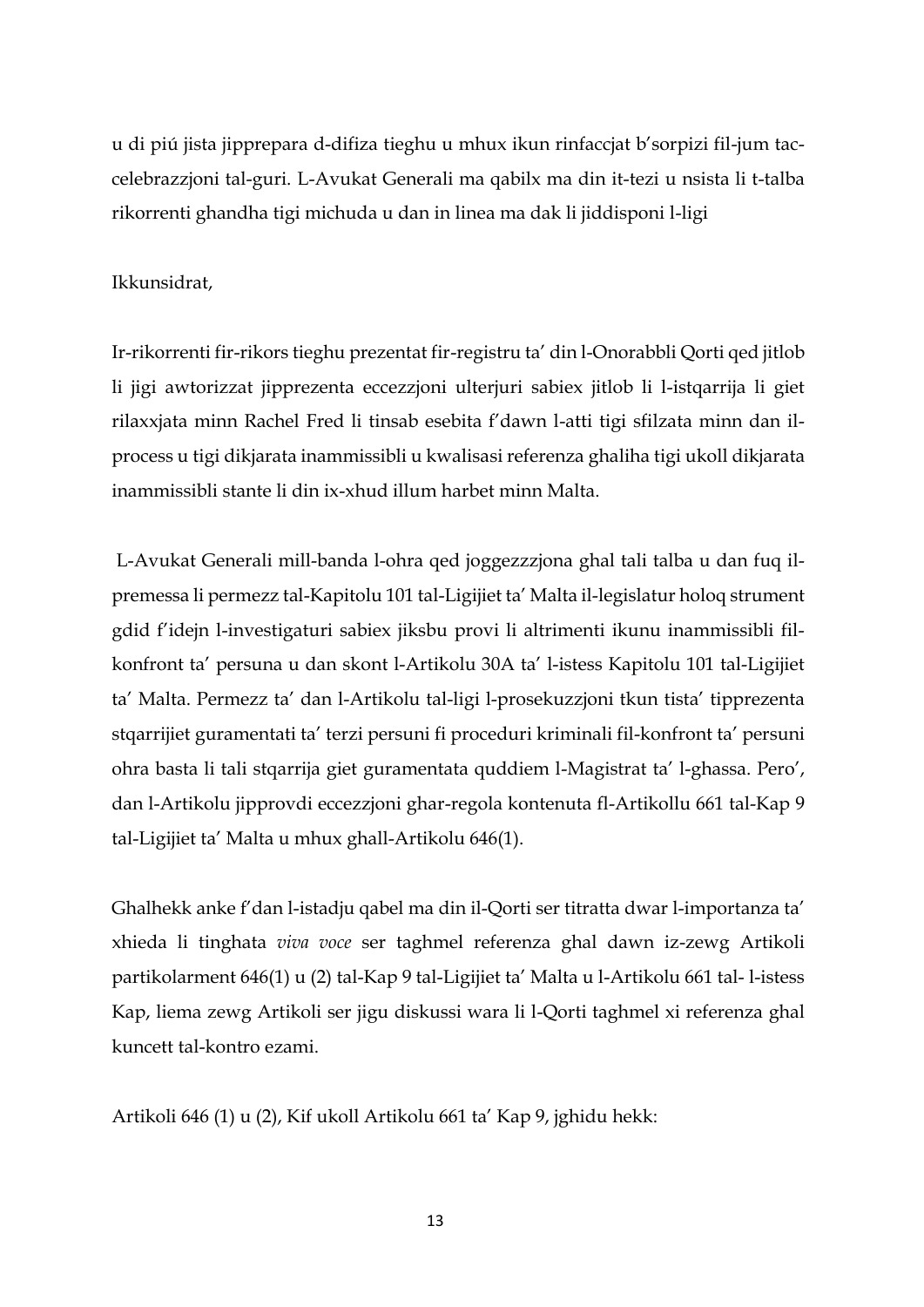*646. (1) Bla ħsara tad-disposizzjonijiet li ġejjin ta' dan lartikolu, ix-xhieda għandhom dejjem jiġu eżaminati fil-qorti u viva voce.*

*(2) Ix-xiehda tax-xhieda, sew kontra kemm favur l-imputat jew akkużat, kemm-il darba tkun ittieħdet bil-ġurament matul ilkompilazzjoni, skont il-liġi, tista' tinġieb bħala prova:*

*Basta li x-xhud jinġieb ukoll fil-qorti biex jiġi eżaminat viva voce kif provdut fis-subartikolu (1) ħlief jekk ix-xhud ikun mejjet, ikun barra minn Malta jew ma jkunx jista' jinsab u bla ħsara għad-disposizzjonijiet tas-subartikolu (8):*

*661. Konfessjoni ma tagħmilx prova ħlief kontra min jagħmilha, u mhix ta' preġudizzju għal ebda persuna oħra.*

#### **Principju generali dwar il-kuncett ta' kontro-ezami**

Il-kuncett ta' kontro-ezami huwa protett mill-Kostitutzzjoni ta' Malta kif provdut flapplikazzjoni ta' Artikolu 39(6)(d) tal-Kostituzzjoni li jħares id-dritt kostituzzjonali tiegħu li;

> *"jiġi mogħti faċilitajiet biex jeżamina personalment jew permezz tar-rappreżentant legali tiegħu x-xhieda msejħa millprosekuzzjoni quddiem kull qorti u li jikseb l-attendenza ta' xhieda suġġett għall-ħlas tal-ispejjeż raġonevoli tagħhom, u jagħmel l-eżami tax-xhieda li jkunu ser jixhdu għalih quddiem il-qorti bl-istess kondizzjonijiet bħal dawk li jgħoddu għal xhieda msejħa mill-prosekuzzjoni."*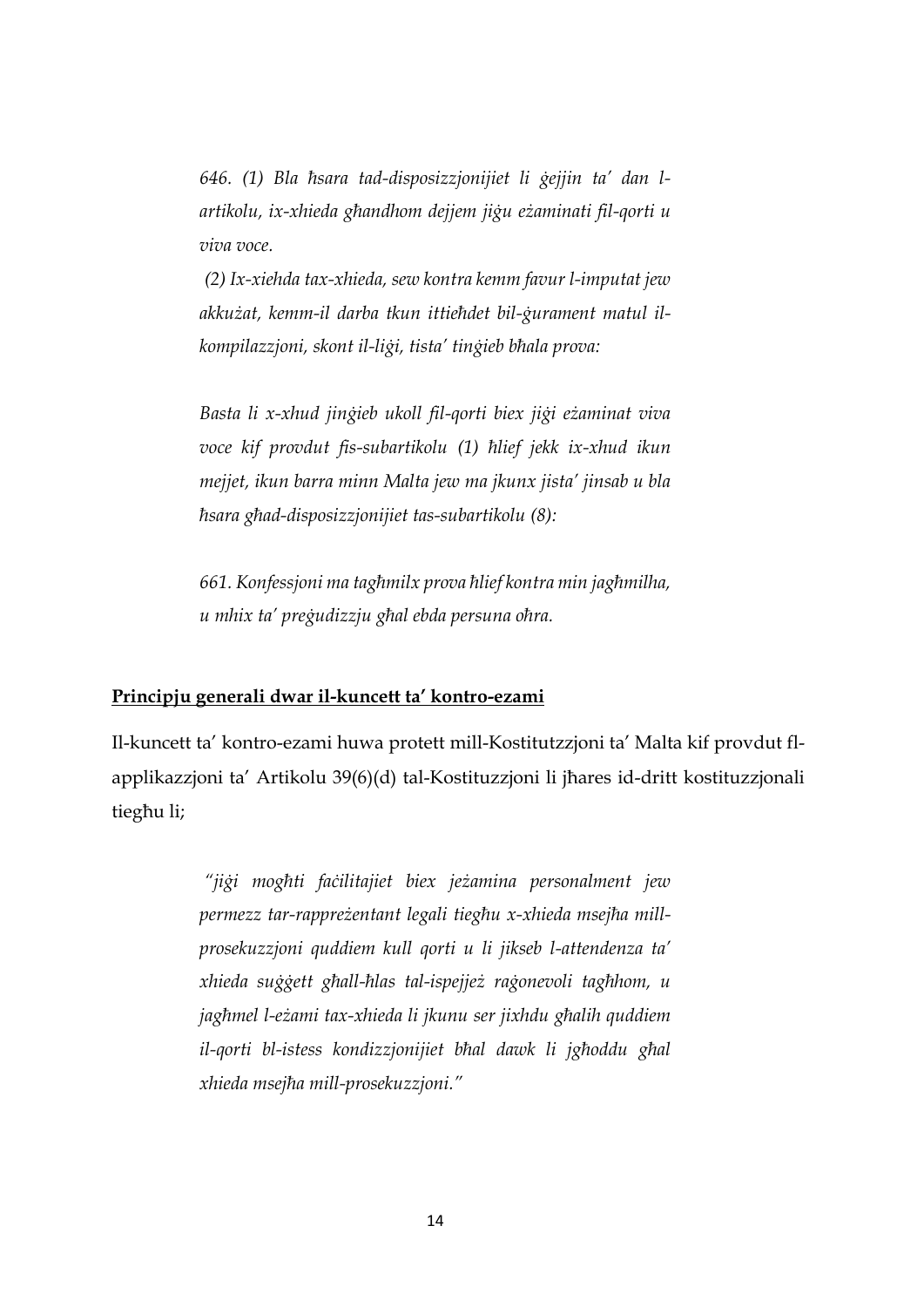Dan il-jedd kostituzzjonali jinsab mħares ukoll fid-dispożizzjonijiet tal-Kodići Kriminali meta fl-Artikolu 646(1) hemm dispost illi x-xhieda għandhom dejjem jiġu eżaminati fil-qorti u *viva voce*, bl-enfasi, kif mistqarr minn din l-Onorabbli Qorti fuq il-kelma "dejjem", bis-subartikolu 2, imbagħad iqies illi x-xiehda meħuda waqt ilkumpilazzjoni għandha tittieħed ukoll bħala prova basta "*li x-xhud jinġieb ukoll filqorti biex jiġi eżaminat viva voce kif provdut fis-sub-artikolu (1)."* Din ir-regola ssib eċċezzjoni biss jekk, "*meta jitqiesu ċ-ċirkostanzi tal-każ, huwa evidenti lill-Qorti li xhieda viva voce tista' tikkawża ħsara psikoloġika lix-xhud u jekk ix-xhud ikun mejjet, ikun barra minn Malta jew ma jkunx jista' jinsab u bla ħsara għad-dispożizzjonijiet tas-subartikolu* (8)", liema cirkostanzi ma japplikawx ghal kaz in dezamina peresss li x-xhud li tinsab mahruba ma hix minorenni jew persuna vulnerabbli.

Premess dan allura għalkemm "… *bħala regola, min ikun għamel tali stqarrija ġuramentata għandu jinġieb il-qorti għall-fini ta' kontroll da parti tal-akkużat jew imputat*1", madanakollu meta dik il-persuna ma tkunx tista' hekk tinġieb dak li għandha tħares il-Qorti, huwa illi tara li l-jeddijiet tal-persuna akkużata għal smiegħ xieraq jibqgħu mhux mittiefsa meta tiddeċiedi illi d-depożizzjoni tax-xhieda hekk mogħtija għandha tiġi ammessa bħala prova mingħajr ma jkun jista' isir dak il-kontroll kif imfisser. Naturlament, din l-Onorabbli Qorti ghad-differenza minn Qorti ohra ma ghandhiex il-kompetenza tiddecidi fuq materji li jaffettwaw s-smiegh xieraq ta' persuna kif naxxenti mill-Artikolu 6 tal Konvenzjni Ewropeja jew mill-Artikolu 39 tal-Kostituzzjoni ta' Malta. Hija obbligata li ssegwi in-normi u d-disposizzjonijiet tal-ligi kif naxxenti mill-ligijiet statutorju tal-pajjiz, fosthom il-kodici penali.

Il-Q.E.D.B. ta` Strasbourg espremiet ruhha fuq dan il-kuncett tal-kontro ezami filkaż ta` **Kostovski v. Netherlands<sup>2</sup>** , liema sentenza ukoll giet citata mid-difiza meta qalet hekk:

 $\overline{a}$ 

<sup>1</sup> Il-Pulizija vs Pierre Gravina – deciza 26/05/20037.

<sup>2</sup> App. Numru 11454/85 moghtija nhar l-20 ta` Novembru 1989.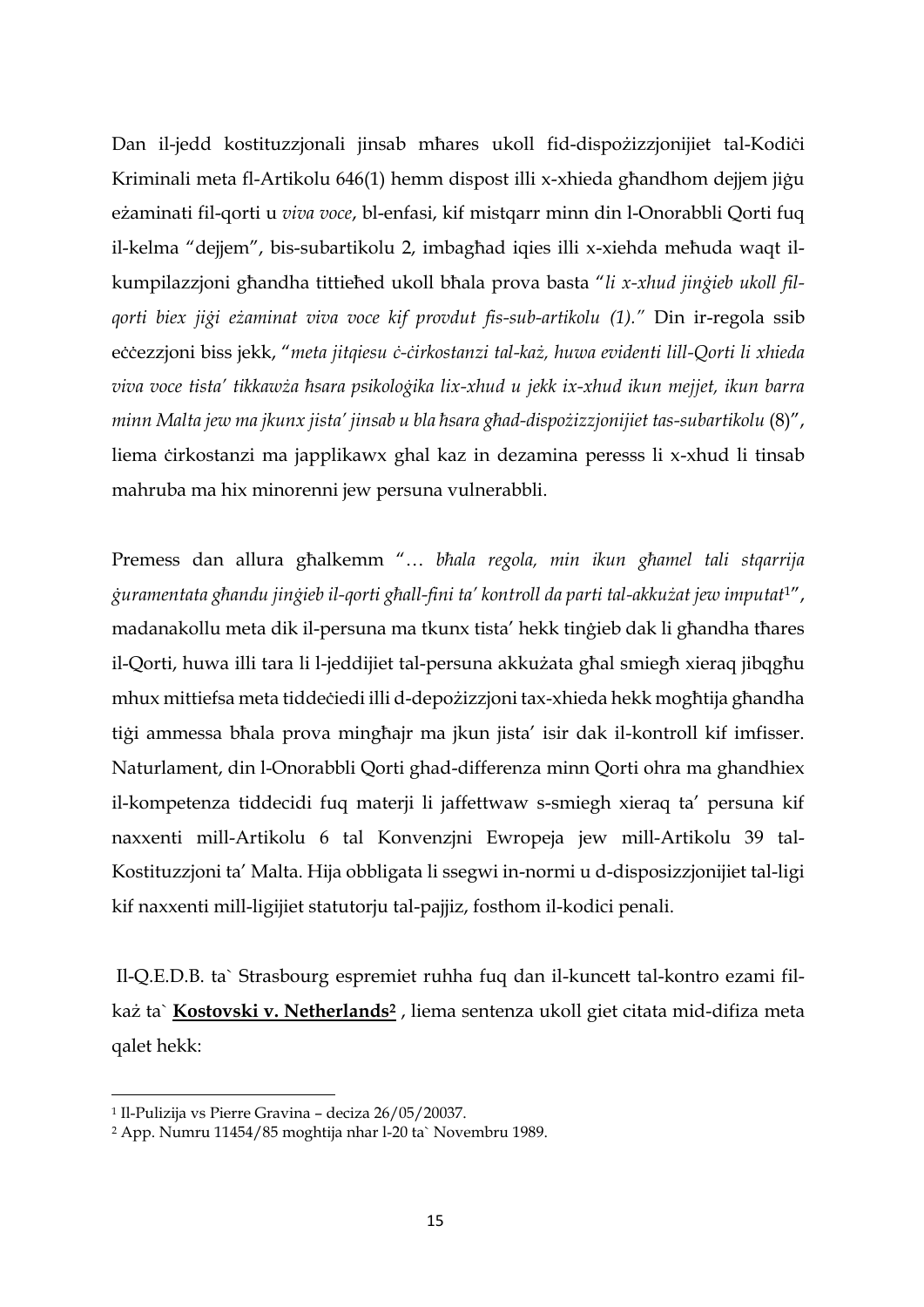*In principle, all the evidence must be produced in the presence of the accused at a public hearing with a view to adversarial argument. This does not mean, however, that in order to be used as evidence statements of witnesses should always be made at a public hearing in court: to use as evidence such statements obtained at the pre-trial stage is not in itself inconsistent with paragraphs (3)(d) and (1) of Article 6, provided the rights of the defence have been respected. As a rule, these rights require that an accused should be given an adequate and proper opportunity to challenge and question a witness against him, either at the time the witness was making his statement or at some later stage in the proceedings"* 

# Imgħad ukoll mill-istess Qorti f'decizjoni ohra konsimili u cioe' fil-kaz **Unterpertinger vs Austria**:

*In itself, the reading out of statements in this way cannot be regarded as being inconsistent with Article 6 §§ 1 and 3 (d) (art. 6-1, art. 6-3-d) of the Convention, but the use made of them as evidence must nevertheless comply with the rights of the defence, which it is the object and purpose of Article 6 (art. 6) to protect. This is especially so where the person "charged with a criminal offence", who has the right under Article 6 § 3 (d) (art. 6-3-d) to "examine or have examined" witnesses against him, has not had an opportunity at any stage in the earlier proceedings to question the persons whose statements are read out at the hearing3. (sottolinjar tal-Qorti).*

<sup>3</sup> *Unterpertinger vs Austria* Grand Chamber App no 9120/08 (QEDB, 21 ta' Novembru, 1986).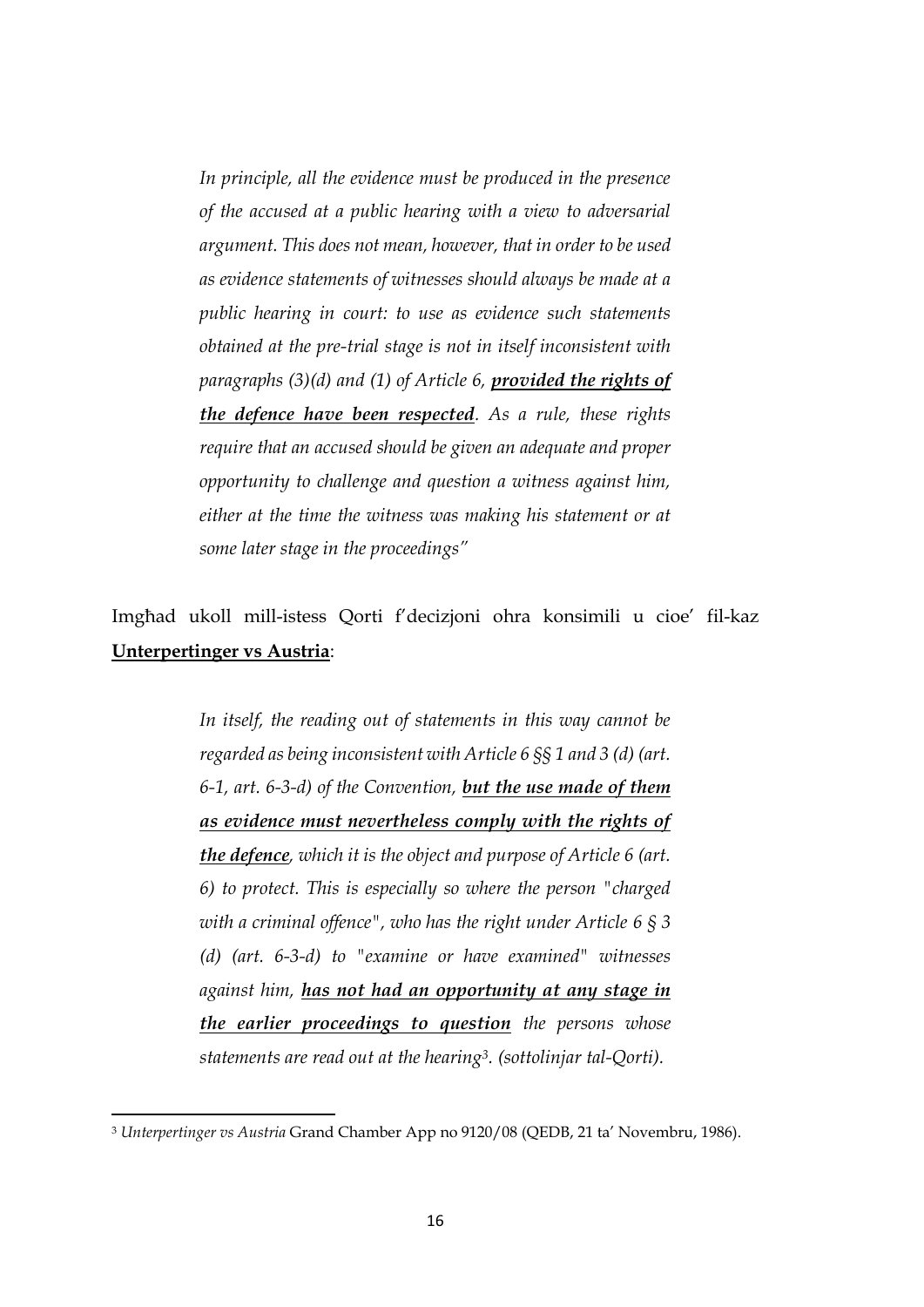Il-Qorti tirrileva f'dan il-kaz odjern l-prosekuzzjoni esebiet l-istqarrija rilaxxata minn Rachel Fred u dan fis-seduta tad-29 ta' Jannar 2015<sup>4</sup> liema stqarrija giet guramentata quddiem il-Magistrat Marseanne Farrugia nhar it-22 ta' Dicembru, 2014. <sup>5</sup> Jinghad ukoll, pero' mhux b'referenza ghal mertu ta' din is-sentenzaa, li qabel ma giet rilaxxata din l-istqarrija Rachel Fred inghatat id-dritt taghha li titkellem ma avukat difensur u jidher li tkelmet ma l-allura avukat Dr Noel Bartolo **qabel** ma giet rilaxxata din l-istqarrija u in oltre li giet maghrfa bir-regola tal-inferenza. In fatti l-ufficcjal investigattur l-Ispettur Gabriel Mciallef qalilha:

> "*After you have consulted over the phone with Dr Noel Bartolo you are being reminded that if you refuse to answer or you fail to mention some facts the court may apply the rule of inference which ammounts to corrobroative prove, if during the process you put forward evidence which you would have failed to mention during the questioning.6*"

Illi l-istess Rachel Fred tressqet il-Qorti nhar il-17 ta' Novembru, 2016<sup>7</sup> biex tixhed fejn gie appuntat interpretu biex jaghmel traduzzjoni tax-xhieda taghha. Pero' meta inghatat l-gurament u infurmata li setghet ma tatix ix-xhieda taghha peress li setghet tinkrmina ruhha minhabba il-proceduri li kien hemm ghaddejin fil-konfront taghha, hija ghazlet li ma tixhidx. Illi b'hekk l-akkuzat gie priv milli jaghmel il-kontro-ezami ta' din ix-xhud.

1

<sup>4</sup> Fol. 84 Vol.1.

<sup>5</sup> Fol. 111 ta' l-atti.

<sup>6</sup> Fol. 112.

<sup>7</sup> Fol. 463 ta' latti.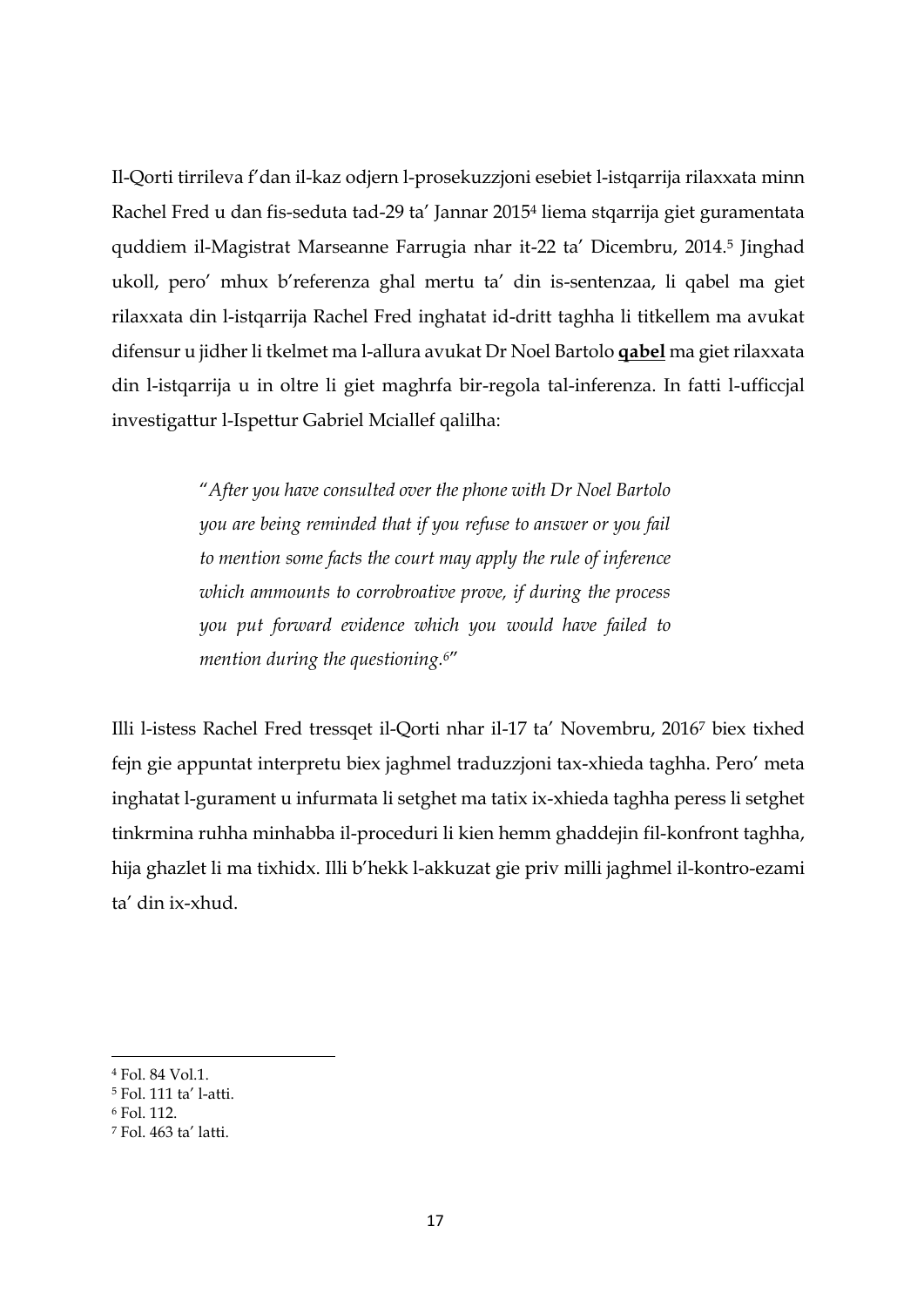Fid-deċiżjoni **Camilleri v. Malta**<sup>8</sup> (51760/99) tas-16 ta' Marzu 2000, il-QEDB stess qalet:

> "*The Court further recalls that all evidence must normally be produced in the presence of the accused at a public hearing with a view to adversarial argument. However, the use in evidence of statements obtained at the stage of the police inquiry and the judicial investigation is not in itself inconsistent with paragraphs 3(d) and 1 of Article 6 of the Convention, provided that the rights of the defence have been respected. As a rule, these rights require that the defendant be given an adequate and proper opportunity to challenge and question a witness against him or her either when that witness is making a statement or at a later stage of the proceedings (see the Saïdi v. France judgment of 20 September 1993, Series A no. 261-C, p. 56, § 43; the Van Mechelen and Others v. the Netherlands judgment of 23 April 1997, Reports of Judgments and With these principles in mind the Court notes that the applicant was able to call G.F. at his trial before the Court of Magistrates and to cross-examine him as to the reasons which led him to make the incriminating statement. In the Court's opinion the opportunity allowed to the applicant to undermine the probative value of that statement more than compensated for any alleged disadvantage which may have resulted from the fact that the statement was made in circumstances in which he was unable to challenge its veracity. It cannot be maintained therefore that the rights of the defence were not secured at the trial". (enfasi ta' din l-Onorabbli Qorti)*

<sup>8</sup> App no 51760/99 (QEDB, 16 ta' Marzu 2000).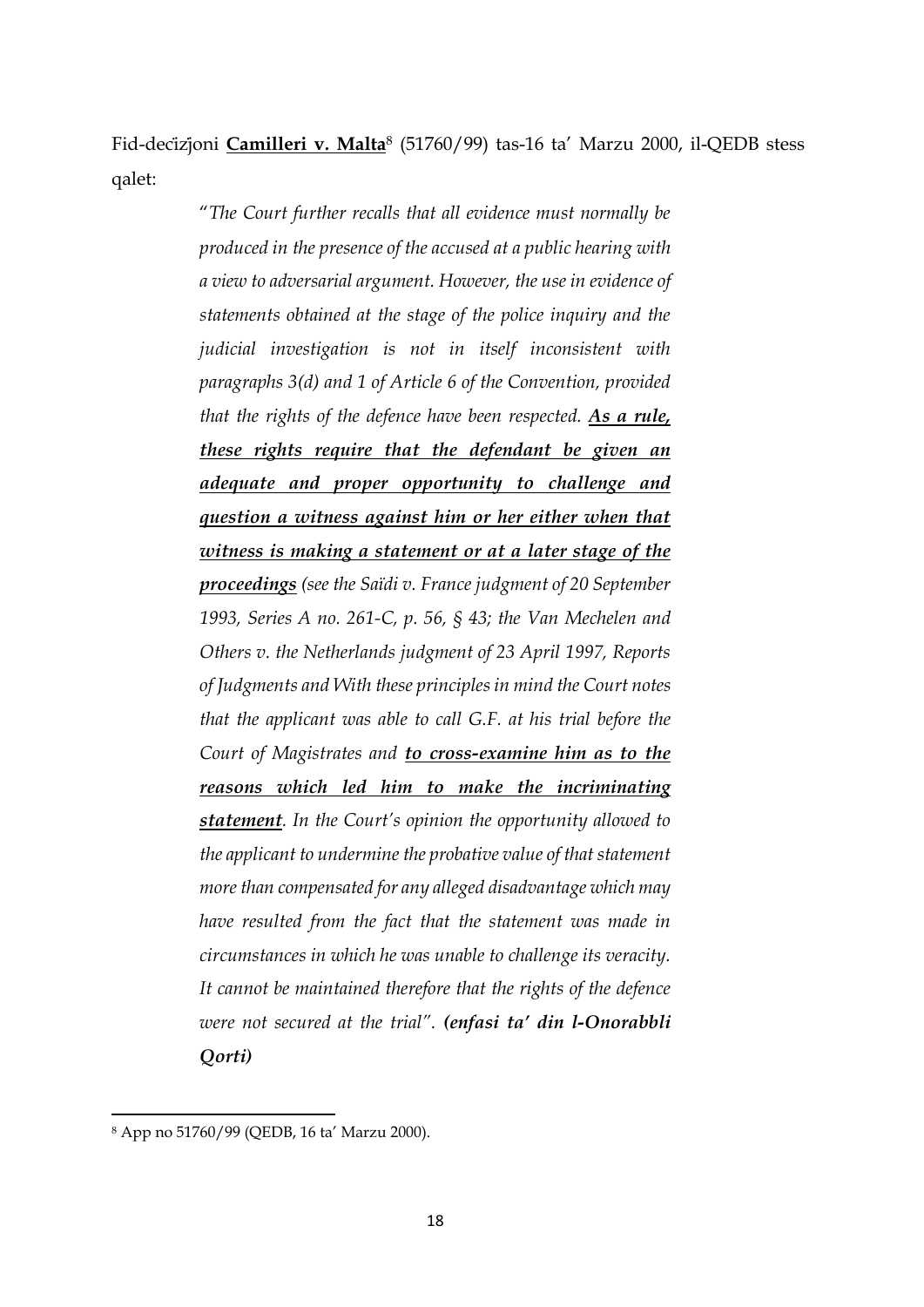Huwa principju generalli li fi proceduri penali l-ahjar forma ta' evidenza hija dik moghtija *viva voce* quddiem il-Qorti. L-Artikolu 646(1) (tal-imsemmi Kodici), jipprovdi li, salv certi eccezzjonijiet ..., "*ix-xhieda ghandhom dejjem jigu ezaminati fil-qorti u viva voce".*

## Fis-sentenzaa fl-ismijiet Ir-**Repubblika ta' Malta v Angelo Bajada**9, intqal li:

"*Ma hemm ebda regola fir-rigward li tidderoga mill-principju li x-xhieda tal-akkuzat bhal dik ta' kull xhud iehor, ghandha tkun viva voce bazata fuq dak li jiftakar b'dan imbaghad li stqarrijiet tieghu precedenti jistghu jintuzaw billi jinqraw kemm biex jiftakar ahjar kif wkoll biex jigi kontrollat ahjar dak li jkun qed jixhed viva voce."*

Illi ghalhekk in linea generali sabiex il-Qorti tikkonkludi fuq dan il-punt, hi ma tistghax in principju taghti valur probatorju lid-dikjarazzjonijiet precedenti, guramentati o meno, in sostituzzjoni ghal dak li jkun gie depost *viva voce*. Il-Qorti hija tal-fehma per ezempju li xhieda moghtija fl-inkjesta, ghandha valur ghal fini biex jigi stabbilit x'affidabilita u x'kredibilita ghandha tinghata lix-xhud. F'kaz li l-Qorti ma taghtix affidament lix-xhud f'dak li jkun xehed *viva voce,* minhabba listqarrijiet precedenti konfliggenti tieghu, m'ghandiex dritt ghax mhux lecitu li tiehu bhala vera u korretta s-sustanza jew il-kontenut tad-dikjarazzjoni precedenti in sostituzzjoni ghal dak li jkun xehed *viva voce* quddiem l-imputat. Dan qed jinghad minkejja li skond l-Artikolu 646(4) tal-Kap 9, il-*proces verbal* jekk regolarment redatt, ghandhu jikkostitwixxi prova fil-process u ma jkunx necessarju li jigu ezaminati ixxhieda, l-esperti u persuni ohra li jkunu hadu parti fl-inkjesta.

<sup>9</sup> Deciz mill-Qorti Kriminali nhar il-15 ta' Mejju 1990.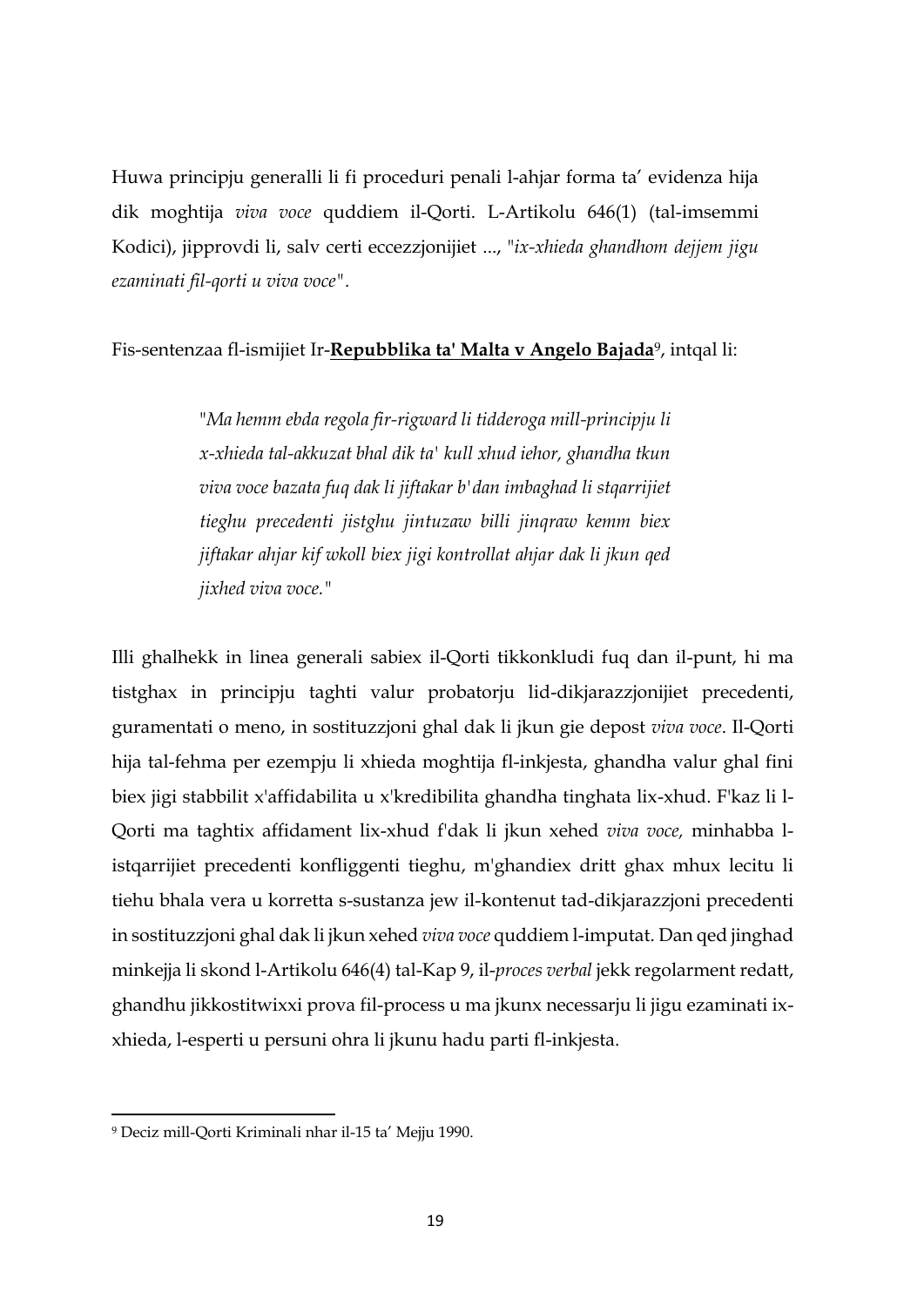Minkejja dan pero' s-sub artikolu 2, tal-istess Artikolu, jaghti d-dritt lill-partijiet li jipproducu l-persuni imsemmija fil-*proces verbal* biex jixhdu *viva voce.* Dan qieghed hemm sabiex jissalvagwardja il-principju generali li l-ahjar xhieda ta' xhud hija dik moghtija *viva voce* quddiem l-akkuzat.

B'referenza ghas-sentenzaa fl-ismijiet Ir-**Repubblika ta' Malta v Edwin Bartolo**<sup>10</sup> jinghad li:

> *"Huwa veru li l-artikolu 646(4) tal-Kap 9 jipprovdi li l-processi verbali jistghu jingiebu bhala prova bhal ma jghid l-artikolu 550 tal-istess Kodici u li dan ta' l-ahhar jiddisponi li process verbal jekk regolarment redatt, jikkostitwixxi prova u li ma jkunx mehtieg li jigu ezaminati mill-gdid ix-xhieda, esperti u persuni ohra lli jkunu hadu parti fl-inkjesta. pero' dan l-artikolu qatt ma kien intenzjonat u ma jistghax jiftiehem li jista jservi biex ix-xhieda moghtija fl-inkjesta tissostitwixxi l-htiega suprema li del resto l-istess Kodici jimponi li x-xhieda tinghata viva voce quddiem l-akkuzat."*

Fil-fehma ta' din il-Qorti kull interpretazzjoni diversa, tkun assurda, kif del resto intqal fis-sentenzaa fl-ismijiet **Il-Maesta Tieghu r-Re v Paul Borg,**<sup>11</sup> fejn intqal li:

> *"..ghandhu jinghad li fil-prattika meta nstemghu xhieda in konnessjoni ma proces verbal, u ma kienx ghad hemm akkuzat, dawn il-provi, meta ngiebu il-Qorti quddiem l-akkuzat, gew dejjem ripetuti hlief ghal xi ragunijiet specjali meta ma setghax isir xort'ohra. Ghalhekk fil-fehma ta' Qorti jirrizulta*

 $\overline{a}$ 

<sup>10</sup> Moghtija mill-Qorti tal-Appell Kriminali nhar d-19 ta' Awissu, 1998.

<sup>11</sup> Deciza mill-Qorti Kriminali nhar it-18 ta' Dicembru, 1942.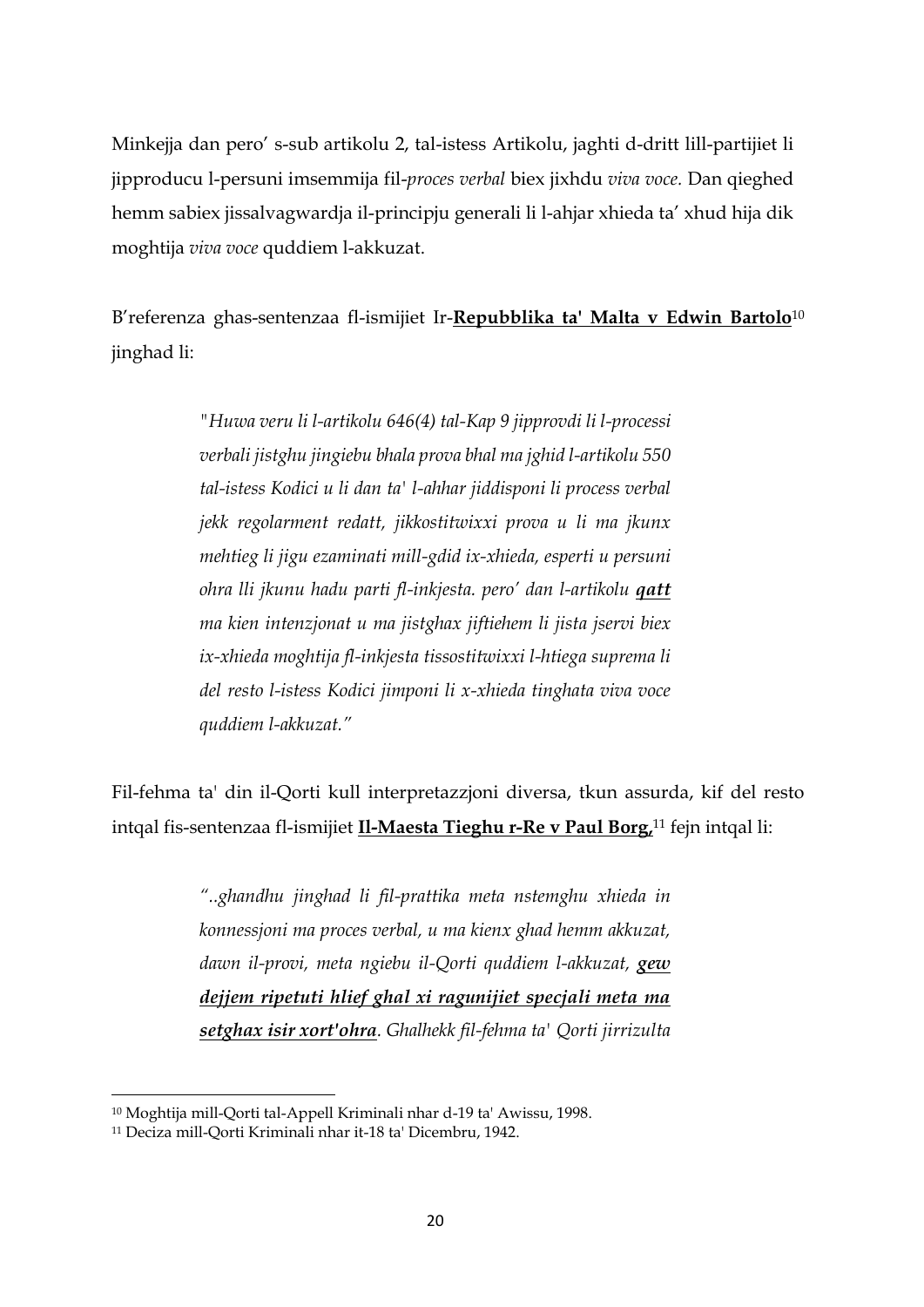*li taht l-ebda cirkostanzi m'ghandha tissostitwiha." ( enfasi ta' din l-Onorabbli Qorti)* 

Fir-rigward ta' kontro-ezami tax-xhieda, issir referenza ghal Artikolu 645 tal-Kodici Kriminali li jaghmel applikabbli ghall-process kriminali quddiem il-Qorti Kriminali diversi Artikoli mill-Kodici ta' Organizzazzjoni u Procedura Civili (Kap 12). Fost dawn hemm l-Artikoli 578, 579, 580, 583, 584, 586 u 589 tal-imsemmi Kap 12. Dan ifisser li l-istitut tal-kontro-ezami ghandu wkoll l-importanza tieghu fi proceduri penali u huwa regoalt kif ghandu isir.

L-**Artikoli 578 u 579 ta' Kap 12** jitkellmu dwar x'tip ta' domandi jistghu isiru lix-xhud u cioe' li d-domandi suggettivi u diretti jistghu jsiru biss mill-kontro parti fil-kontro ezami.

L-**Artikolu 580(1) ta' Kap 12** jippreciza li in kontro-ezami, ix-xhud jista jigi mistoqsi biss dwar il-fatti li fuqhom jkun xehed fl-ezami, jew fuq hwejjeg li jistghu jwaqqghu l-kredibbilita' tax-xhieda tieghu.

L**-Artikolu 583 ta' Kap 12** jistabilixxi li x-xhud jista' jiffriska l-memorja tieghu b'kitba maghmula minnu nnifsu, jew minn haddiehor taht d-direzzjoni tieghu fiz-zmien li fih l-fat fil-kwistjoni jkun gara, jew minnufih wara, jew f'kull zmien iehor meta l-fatt kien frisk f'mohhu u huwa kien jaf li l-fatt kien gie mfisser sewwa f'dik il-kitba, izda f'dak il-kaz il-kitba ghandha tigi esibita u tista' taraha l-parti kuntrarja.

L-**Artikolu 584 ta' Kap 12** jistabilixxi l-parti li ggib ix-xhud ma tistghax tattakka lkredibbilita' tieghu biprovi kuntrarji, kemm bi provi li x-xhud ghandu generalment fama li ma jghidx s-sewwa.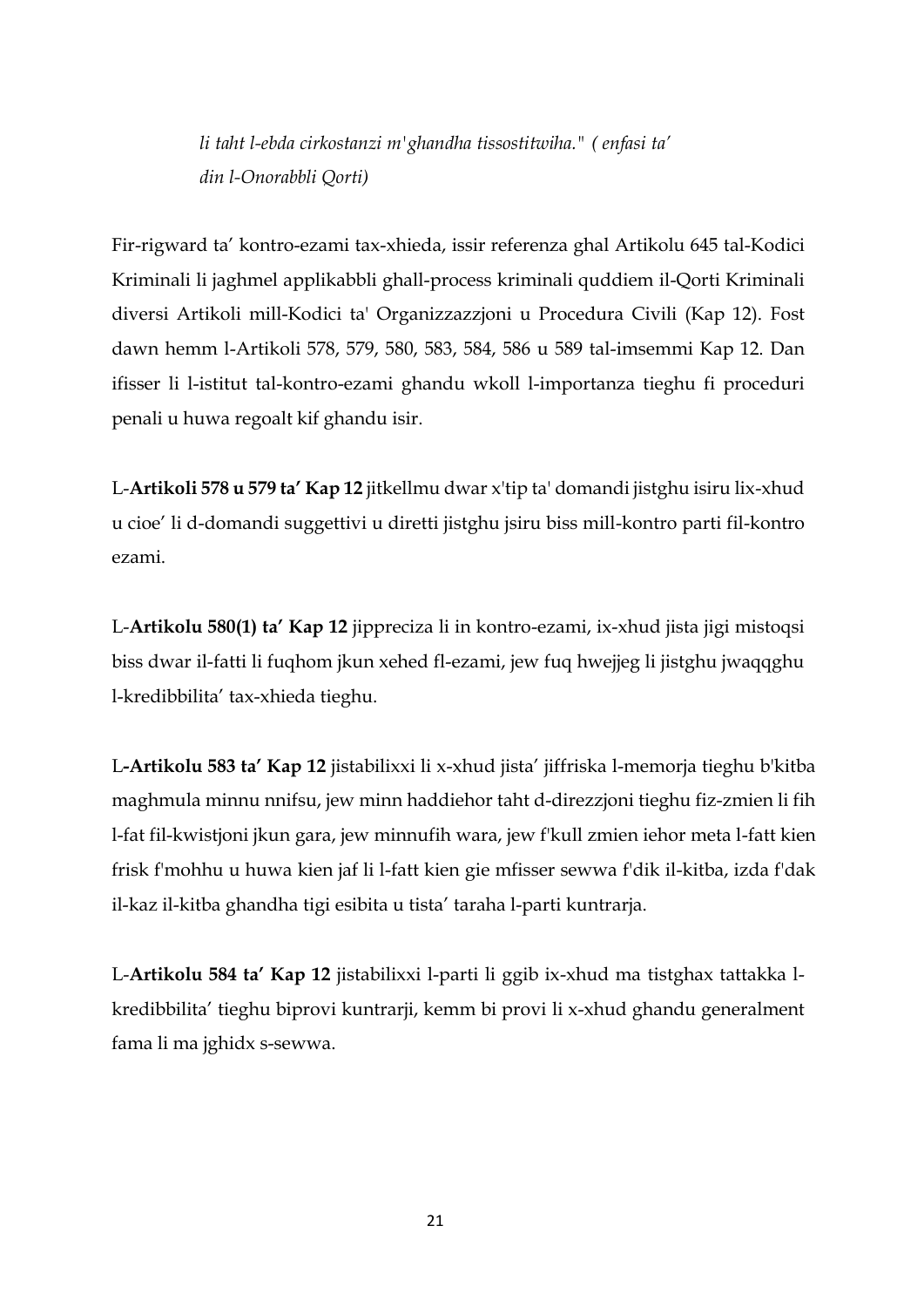L**-Artikolu 586(1) ta' Kap 12** jipprovdi li qabel ma tigi attakkata l-kredibbilita' ta' xhud bi provi u f'okkazzjoni ohra huwa kien ghamel dikjarazzjonijiet li ma jaqblux max-xhieda tieghu, ghandhom jinghadu lilu dawk id-dikjarazzjonijiet li ficcirkostanzi taz-zmien, tal-lok u tal-persuni prezenti, u huwa ghandu jigi mistoqsi jekk kienx ghamel jew le dawk id-dikjarazzjonijiet; u ghandu jigi lilu moghti zmien biex jispjieghom. Fis-sub-artikolu 2, l-istess Artikolu jipprovdi li jekk dawk iddikjarazzjonijiet kienu saru bil-miktub, ghandhom jigu murija lix-xhud qabel ma ssirlu ebda mistoqsija fuqhom.

Din hija l-procedura generali li ghandha tigi segwita fir-rigward ta' kontro-ezami ta' xhud u dan kollu inghad fir-rigward ta' l-ewwel aggravju sollevat mir-rikorrenti intitolat 'l-importanza tal-kontro-ezami fi procedura kriminali.'

Illi pero' ix-xhieda li inghatat mix-xhud Rachel Fred, inghatat permezz ta' stqarrija gurametata ai termini tal-artikolu 30A tal-Kap 101 tal-Ligijiet ta' 'Malta li jiddisponi s-segwenti:

> *30A.Minkejja d-dispożizzjonijiet tal-artikolu 661 tal-Kodiċi Kriminali, meta persuna tkun involuta f'xi reat kontra din l-Ordinanza, kull dikjarazzjoni magħmula minn dik il- persuna u li tiġi konfermata bil-ġurament quddiem maġistrat, u kull xiehda mogħtija minn dik il-persuna quddiem xi qorti tista' tinġieb bi prova kontra kull persuna oħra akkużata b'reat kontra l-imsemmija Ordinanza, kemm-il darba jinsab li dik iddikjarazzjoni jew xiehda tkun saret jew ingħatat volontarjament, u ma ġietx imgiegħla jew meħuda b'theddid jew b'biża, jew b'wegħdiet jew bi twebbil ta'vantaġġ"*

> > 22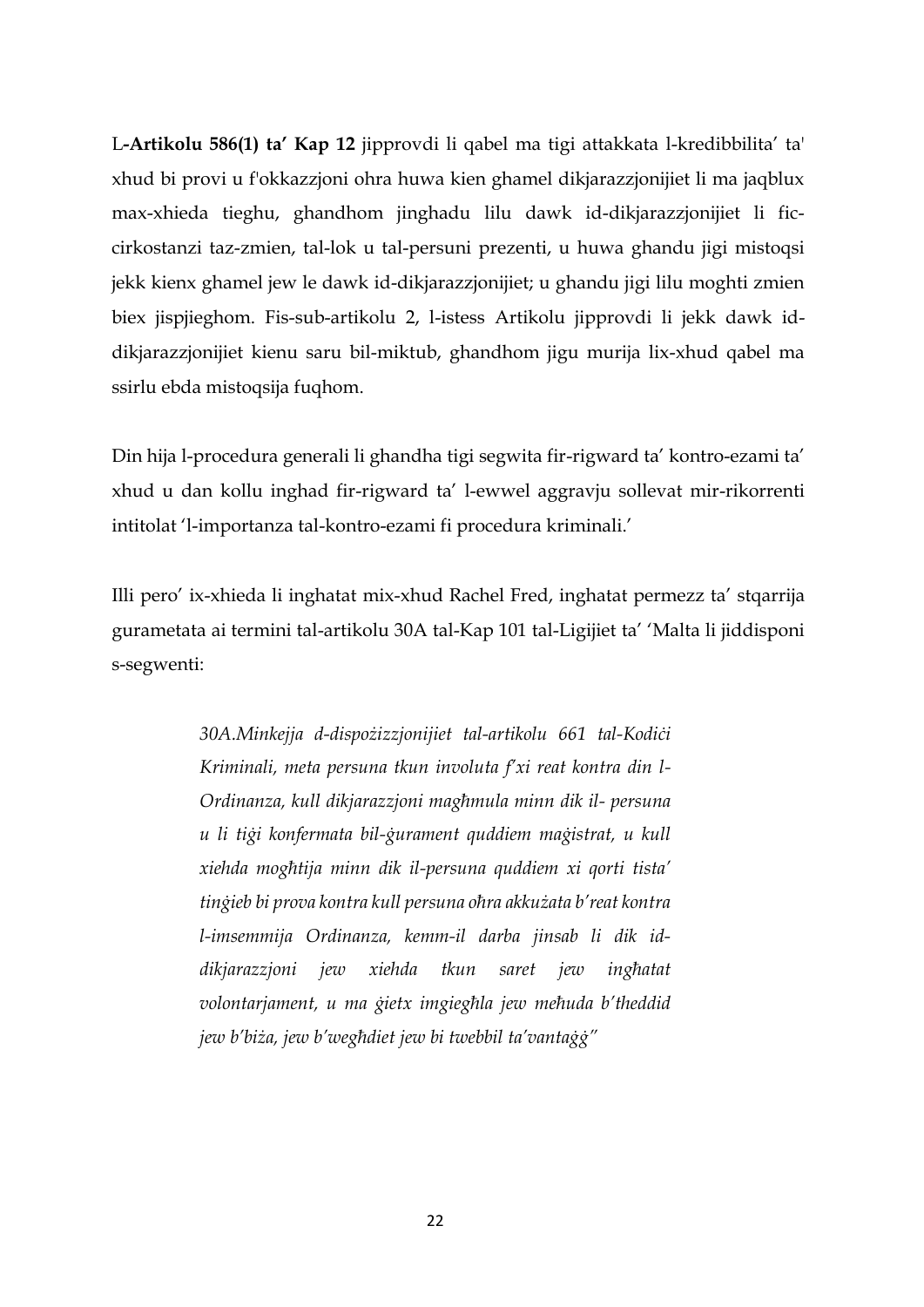Din l-Onorabbli Qorti ma gietx mitluba tghid jekk tali Artikolu tal-ligi jmurx kontra id-dritt tal-akkuzat li jkollu smiegh xieraq, izda giet mitluba sabiex tawtorizza lirrikorrenti sabiex jipprezenta eccezzjoni ulterjuri fejn jitlob l-isfilz tal-istqarrija taxxhud Rachel Fred u dan ghaliex l-istess difiza hija priva mill-opportunita' li taghmel il-kontro-ezami taghha u konsegwentement hija inammissibli.

Jidher ghalhekk *ab initio* li l-istqarrija li giet rilaxxjata minn Rachel Fred giet hekk rilaxxata skond il-ligi vigenti tal-pajjiz u dan ghaliex kif jidher minn ezami ta' din listqarrija din giet rilaxxata quddiem l-ufficcjal prosekutur l-Ispettur Gabriel Micallef nhar il-21 ta' Dicembru 2014<sup>12</sup> u ssegwenement konfermata quddiem il-Magistrat lghada 22 ta' Dicembru, 2014<sup>13</sup> wara li inghatat id-drittijiet legali taghha kif imfrissra fil-ligi tal-pajjiz meta giet rilaxxata. Din il-Qorti ma hix mitluba tghid jekk l-Artikolu 30 tal-Kap 101 tal-Ligijiet ta' Malta, li a bazi taghha giet mehuda l-istqarrija hix prova ammissibli *in se,* **izda** giet mtitluba tawtorizza lir-rikorrenti jipprezenta eccezzjoni ulterjuri fejn bi hsiebu jitlob l-isfilz taghha ghaliex d-difiza giet priva milli taghmel ilkontro-ezami taghha. Id-difiza itenni li hija giet priva milli taghmel il-kontro esami taghha f'zewg cirkostanzi fl-ewwel lok meta l-istess xhud Rachel Fred giet imressqa quddiem l-Qorti ta-Magistrati (Malta) bhala Qorti ta' Gudikatura Kriminali u ghazlet li ma tatix ix-xhieda taghha ghaliex setghet tinkrimina ruhha u fit-tieni lok issa meta ser ikun hemm ic-celebrazzjoni tal-guri peress li x'aktarx ma tidhirx ghaliex tinsab mahruba.

Illi l-Artikolu sucitat 646 (1) tal-Kodici Kriminali, jipprovdi eccezjoni ghar-regola taxxhieda li ghandha tinghata *viva voce* u dan ghaliex fic-cirkostanzi hemm imsemmi filproviso li l-prosekuzzjoni m'ghandiex ghalfejn tressaq tali xhud li xehed permezz ta' dikjarazzjoni biex jixhed *viva voce* in kontro-ezami u dan fil-kaz meta ix-xhud ikun miet, ikun barra minn Malta jew ma jkunx jista' jinsab.

 $\overline{a}$ 

<sup>12</sup> Dok GM1 a fol. 112.

<sup>13</sup> Fol. 110.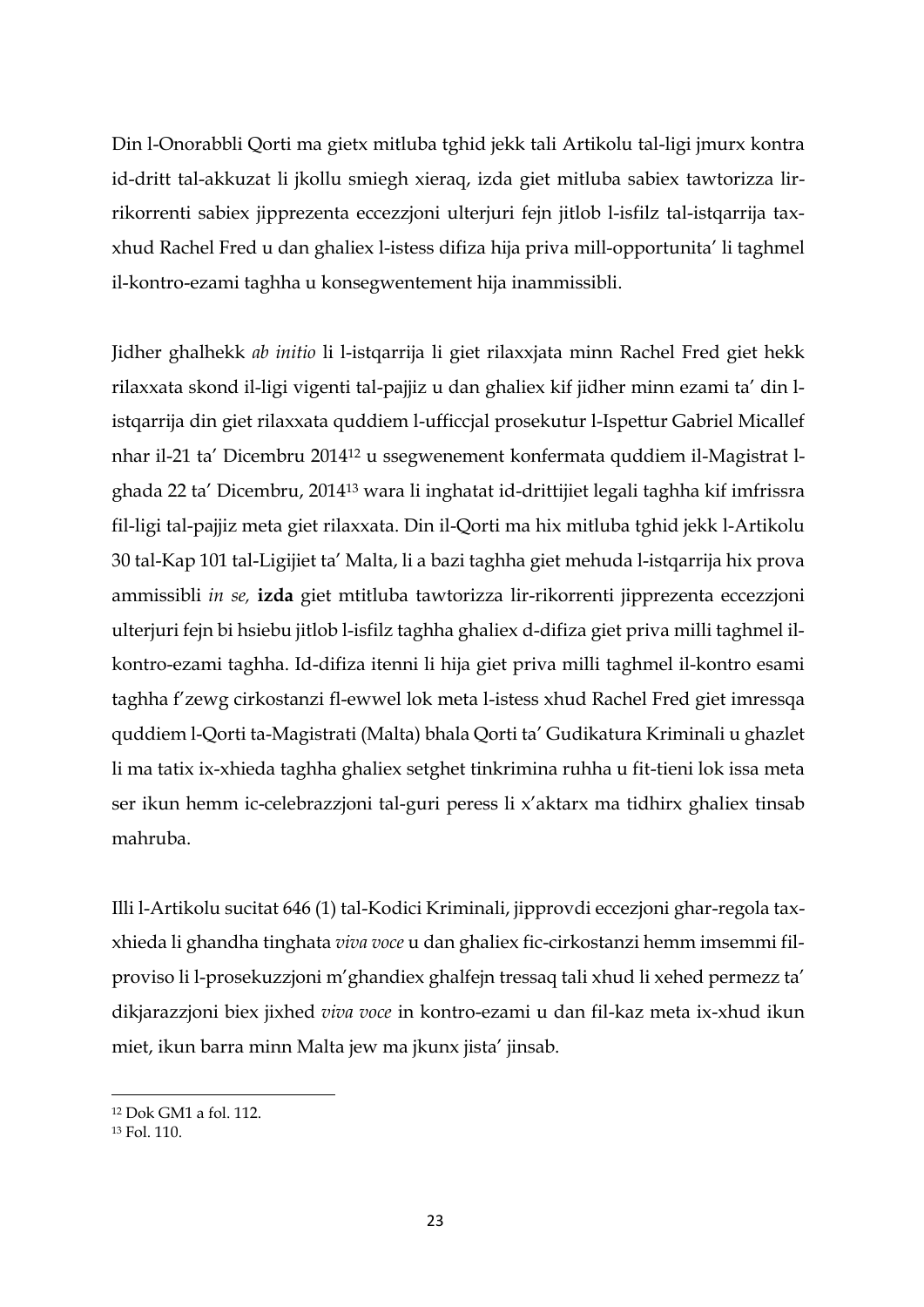Illi fil-kaz in dezamina ix-xhud Rachel Fred illum tinsab mahruba minn Malta tant li inhareg Mandat ta' Arrest fil-konfront taghha.

Illi l-legislatur kien konxju ta' Artikolu 661 tal-Kodici Kriminali meta dan l-Artikolu 30A tal-Kap 101 tal-Ligijiet ta' Malta gie promulgat u dan ghaliex l-istess Artikolu 30A tal-Kap 101 jibda bil-kliem *"minkejja dak li jipprovdi l-artikolu 661 tal-Kodici Kriminali."* Ghalhekk f'dan il-kaz il-legislatur mhux biss iddipartixxa mill-principju generali li konfessjoni ma tagħmilx prova ħlief kontra min jagħmilha u mhix ta' preġudizzju għal ebda persuna oħra izda anke mill-htiega li hemm bzonn li xhud jixhed *viva voce.* Pero' dan l-Artikolu 30A tal-Kap 101 ma jiddipartixixx minn xi disposizjoni ohra tal-ligi, li kieku kienet l-intenzjoni tal-legislatur kien jkun hemm eccezzjoni ohra ghal dan l-Artikolu. Dan il-hsieb hu konfermat fis-sentenzaa moghtija minn din il-Qorti diversament preseduta fl-ismijiet **Ir-Repubblika ta' Malta vs Matthew-John Migneco,** <sup>14</sup> ingħad illi:

> *"S'intendi, dana l-Artikolu 30A tal-Kap. 101 irid dejjem jinqara fid-dawl tad-disposizzjonijiet ġenerali tal-Kodiċi Kriminali (eċċetwat l-Artikolu 661 tal-istess Kodici, li għalih l-Artikolu 30A jagħmel deroga espressa). Issa, l-Artikolu 549(4) (u ma jistax ikun hemm dubju li l-intervent ta' Maġistrat taħt is-subartikoli (12) u (13) tal-Art. 24A tal-Kap. 101 hija forma ta' inkjesta dwar l-in genere b'modalitajiet kemm xejn differenti meħtieġa għall-finijiet tal-istess Kap. 101) u 646(2) tal-Kap. 9 huma ċari fil-portata tagħhom: id-deposizzjoni regolarment mogħtija fl-inkjesta dwar l-in genere … tista' tingieb bhala prova, u mhux sempliċiment għall-finijiet ta' kontroll, basta, pero`, li x-xhud jinġieb ukoll fil-qorti biex jiġi eżaminat viva*

<sup>14</sup> Moghtija mill-Qorti Kriminali nhar it-8 ta' April 2010.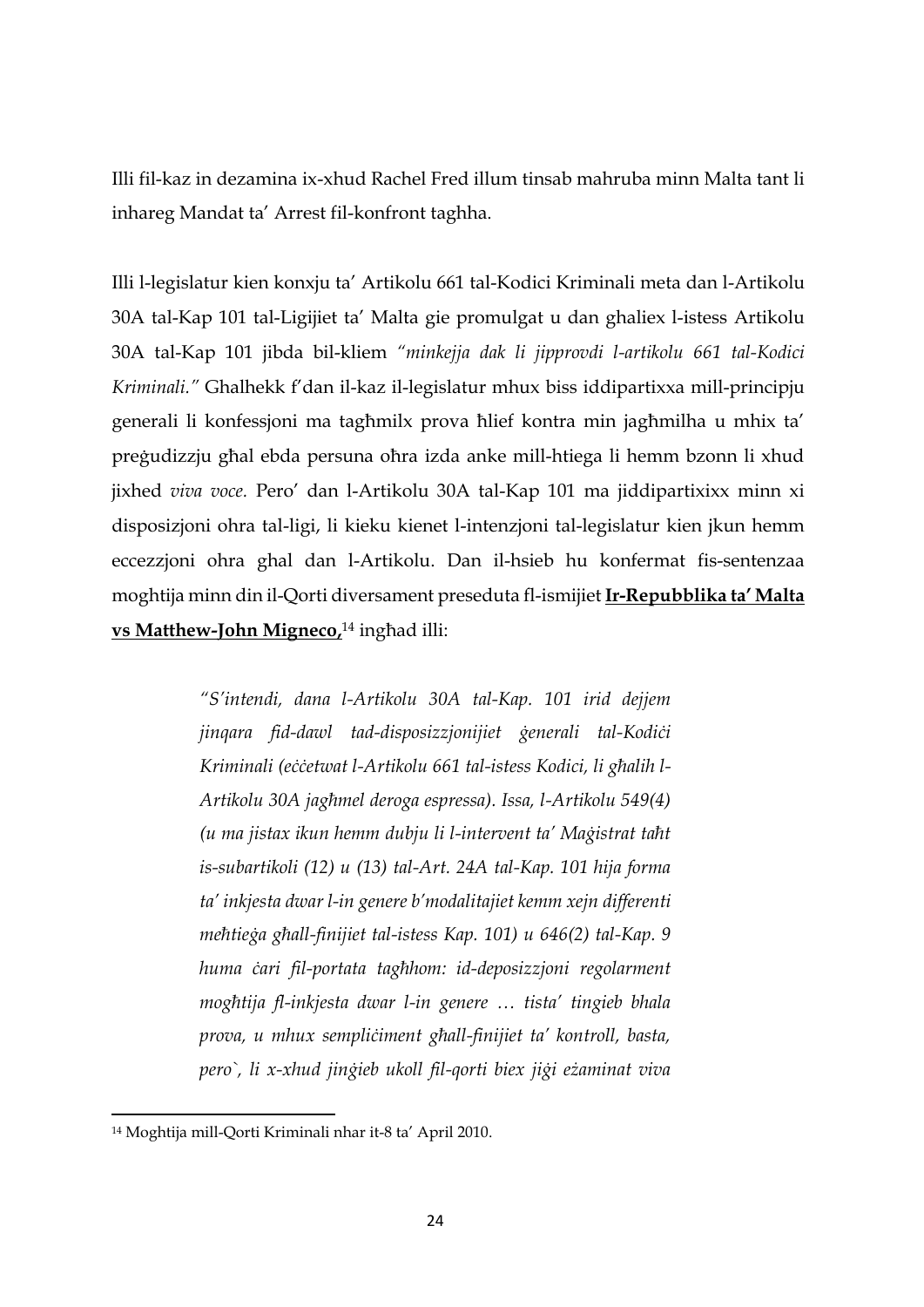*voce … ħlief jekk ix-xhud ikun mejjet, ikun barra minn Malta jew ma jkunx jista' jinstab… (aral-proviso tas-subartikolu (2) tal-imsemmi Artikolu 646)."*

Fis-sentenzaa tal-Qorti Kriminali tas-6 ta' Lulju 2016, fl-ismijiet **Ir-Repubblika ta' Malta vs Charles Paul Muscat,** <sup>15</sup> wara li dik il-Qorti għamlet referenza għall-Artikolu 30A tal-Kap. 101, kif ukoll għall-Artikolu 661 tal-Kap. 9, li għalih limsemmi Artikolu 30A jagħmel eċċezzjoni, ingħad hekk:

> *"Issa allura dan ifisser illi ai termini tal-Artikolu 30A tal-Kapitolu 101 Marlon Apap u Brian Godfrey Bartolo ghandhom jitqiesu illi huma 'a competent witness' fil-konfront tal-akkuzat ghalkemm fiz-zmien meta huma offrew id-depozizzjoni taghhom kienu ghadhom jitqiesu bhala ko-akkuzati billi lproceduri kriminali fil-konfront taghhom dwar l-istess fatti addebitati lill-akkuzat odjern kienu ghadhom ma gewx konkluzi. Li hu cert huwa illi sakemm il-kaz taghhom jigi deciz dawn izzewg xhieda ma humiex 'a compellable witness' u cioe' ma jistghux jigu imgieghla jaghtu id-depozizzjoni taghhom billi ghandhom id-dritt sancit mill-Kostituzzjoni u l-Konvenzjoni Ewropeja dwar id-Drittijiet tal-Bniedem illi ma jwiegbu ghallebda mistoqsija li tista' b'xi mod tinkriminahom. Fil-fatt meta huma offrew id-depozizzjoni taghhom matul il-kumpilazzjoni ghazlu li juzufruwixxu minn dan il-jedd u ma xehdux. Issa iddifiza targumenta illi gialadarba l-akkuzat ma nghatax il-jedd li jikkontrolla dak mistqarr minn dawn it-tnejn min-nies flistqarrija guramentata taghhom li tinsab esebita in atti, din ilprova f'dan l-istadju hija inammissibbli u ghandha tigi skartata*

<sup>15</sup> Moghtija mill-Qorti Kriminali nhar is-6 ta' Lulju 2016.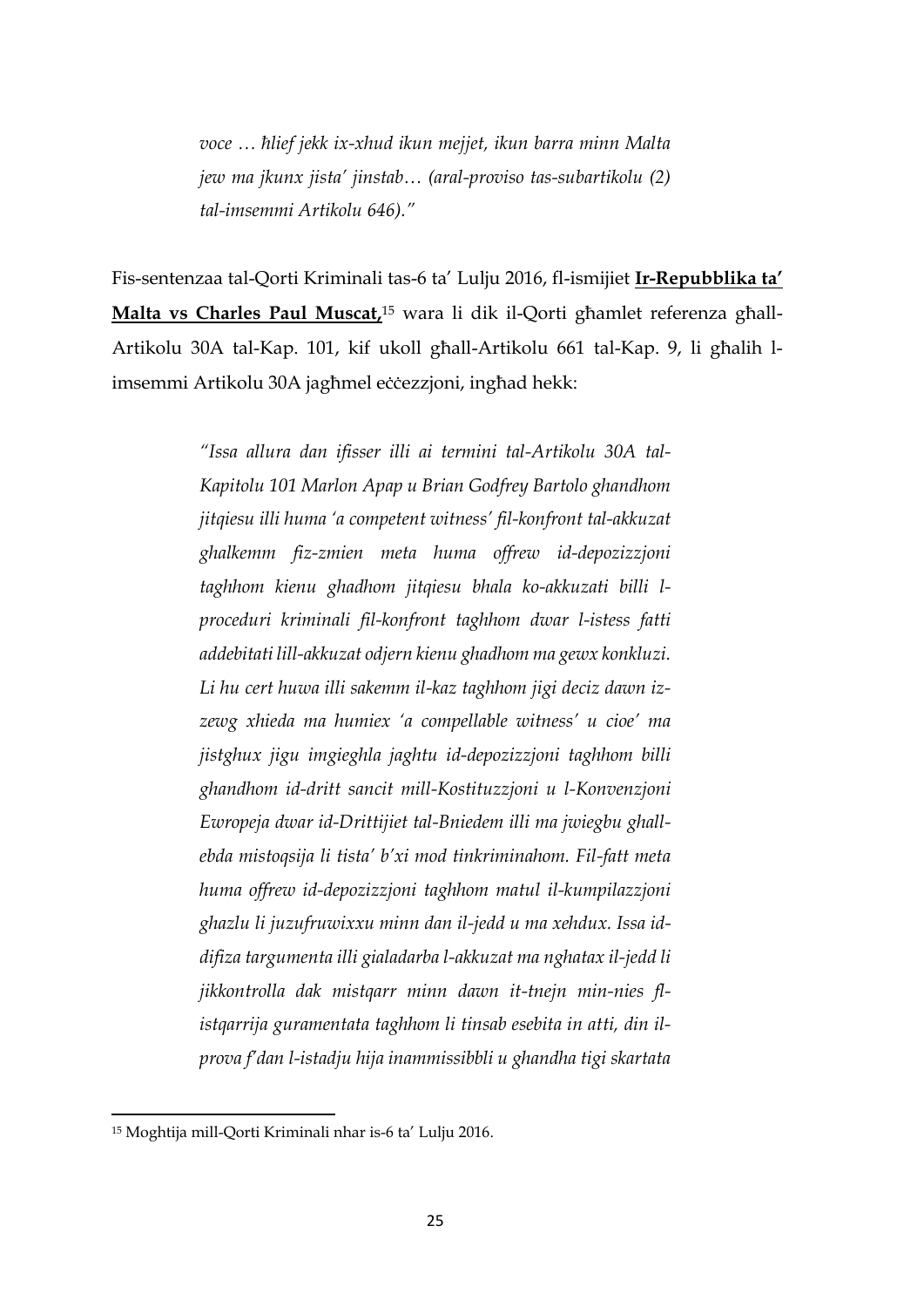*u dan fid-dawl ta' dak deciz superjorment fid-decizjoni ta' 'Gravina' supra citata.* 

*Dan ghaliex l-artikolu 30A ma huwiex eccezzjoni ghal dak dispost fl-artikolu 646 tal-Kodici Kriminali fejn hemm espressament stipulat illi "ix-xhieda għandhom dejjem jiġu eżaminati fil-Qorti u viva voce."*

*Illi l-akkuzat kien ikollu ragun fl-argumenti minnu imressqa li kieku dawn iz-zewg xhieda ghazlu li ma jixhdux matul issmiegh tal-guri. Illi allura il-Qorti u cioe' l-Imhallef togat ikun irid necessarjament jaghti direzzjoni lill-imhallfin tal-fatti u cioe` lill-gurati meta jigu biex jiznu din il-prova mressqa mill-Prosekuzzjoni. Izda dan jista' isir biss fl-istadju meta allura ikun qed jinstema' il-process penali fil-konfront tal-akkuzat. Illi ghalhekk ghalkemm gustament l-akkuzat talab id-direzzjoni tal-Qorti f'din l-ewwel eccezzjoni sollevata minnu ghar-rigward tal-validita' probatorja tal-istqarrijiet guramentati li jinsabu flatti bhala prova li giet kumpilata fl-istadju li jipprecedi l-guri mill-Qorti Istruttorja, madanakollu huwa prematur ghall-Qorti li tiddikjara tali prova bhala wahda inammissibbli meta z-zewg xhieda Marlon Apap u Brian Godfrey Bartolo it-tnejn indikati bhala xhieda tal-Prosekuzzjoni ghad iridu joffru id-depozizzjoni taghhom fil-guri.* 

*Izda jekk f'dak l-istadju huma jiddikjaraw li ser jaghzlu li ma jixhdux biex ma jinkrimnawx irwiehom fil-process penali li jkun ghadu pendenti fil-konfront taghhom, imbaghad f'dak l-istadju il-gurati ghandhom jigu ggwidati meta jigu biex jiznu il-valur probatorju tal-istqarrijiet guramentati u dan ghaliex "The right*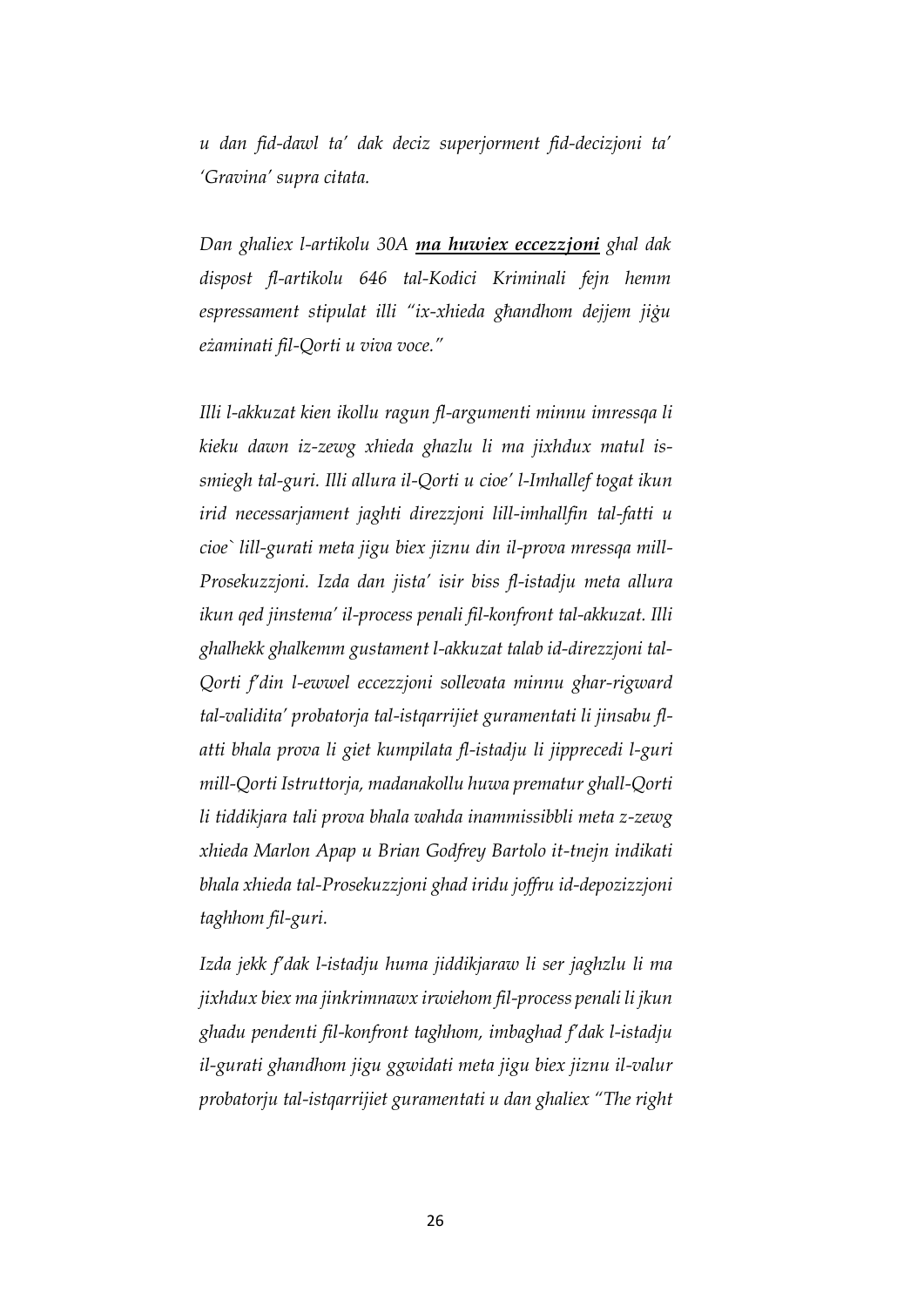*to a fair administration of justice holds so prominent a place in a democratic society that it cannot be sacrificed to expediency."* 

Dan ghaliex kif gie deciz fil-kaz **Luca v Italy**, <sup>16</sup> inghad mill-Qorti Ewropeja dwar id-Drittijiet tal-Bniedem:-

> *"As the court has stated on a number of occasions . . . it may prove necessary in certain circumstances to refer to depositions made during the investigative stage (in particular where the witness refuses to repeat his deposition in public owing to fears for his safety, a not infrequent occurrence in trials concerning Mafia-type organisations). If the defendant has been given an adequate and proper opportunity to challenge the depositions, either when made or at a later stage, their admission in evidence will not in itself contravene Article 6.1 and 3(d). The corollary of that, however, is that where the conviction is both solely or to a decisive degree based on depositions that had been made by a person whom the accused has had no opportunity to examine or to have examined, whether during the investigation or at the trial, the rights of the defence are restricted to an extent that is incompatible with the guarantees provided by Article 6."*

### Fis-sentenzaa **Il-Pulizija vs Pierre Gravina**17:

*"L-ewwel sentenzaa tal-Artikolu 30A tal-Kap. 101 taghmilha cara li dak l-Artikolu qed jipprovdi ukoll eccezzjoni, pero` mhux eccezzjoni ghar-regola kontenuta fl-Artikolu 646(1) tal-Kodici* 

<sup>16</sup> (2003) 36 EHRR 46.

<sup>17</sup> mogħtija fis-26 ta'Mejju 2003 mill-Qorti tal-Appell fis-sede inferjuri.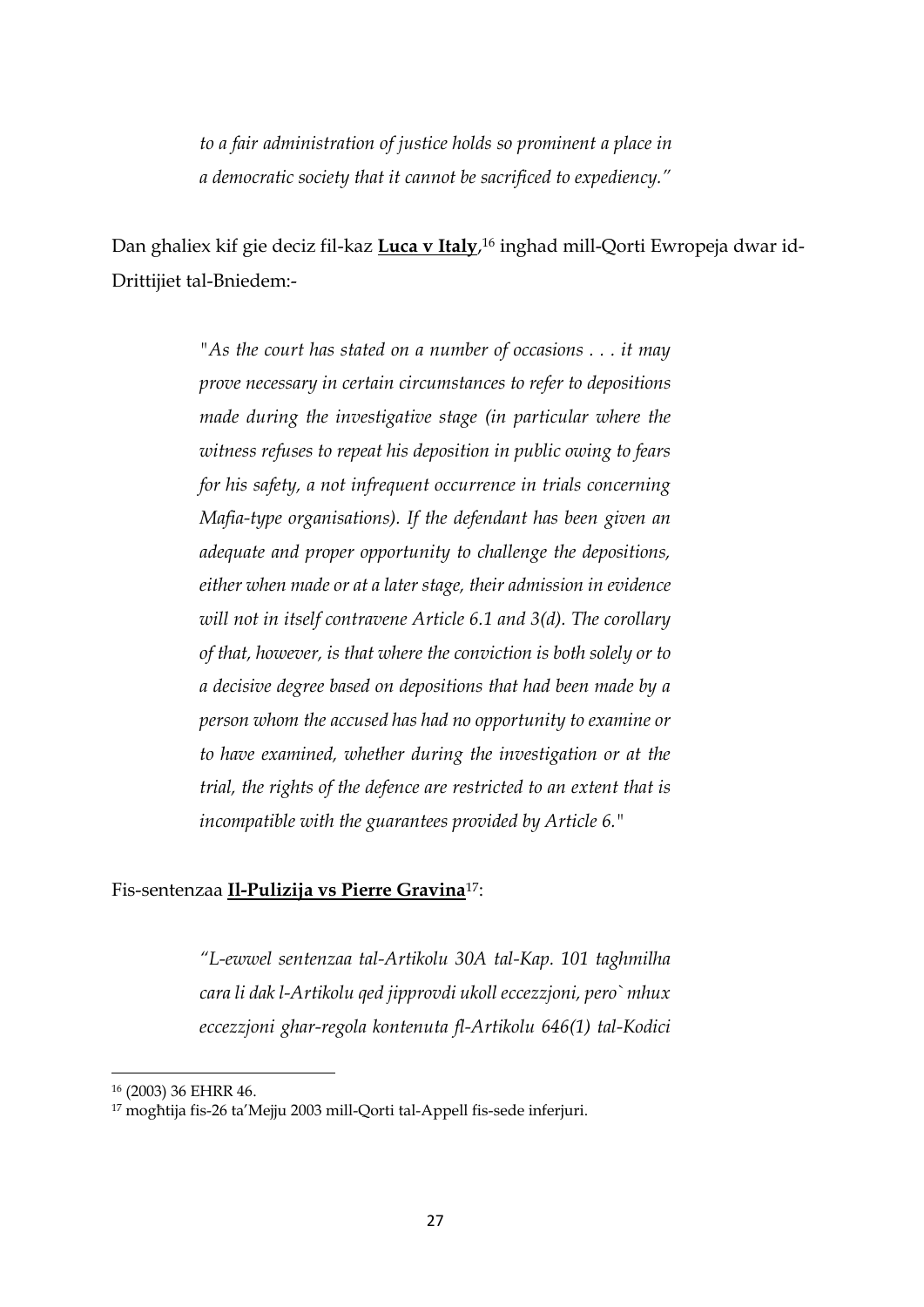*Kriminali izda ghar-regola kontenuta fl-Artikolu 661 ta' l-istess Kodici. Minn dan isegwi, li anke meta l-prosekuzzjoni tkun trid taghmel uzu minn dikjarazzjoni guramentata mehuda skond limsemmi Artikolu 30A, ir-regola ghandha tkun li min ikun ghamel dik l-istqarrija ghandu jingieb fil-qorti biex l-imputat jew akkuzat ikun jista' jikkontroezaminah dwarha. S'intendi, dan ma jfissirx li jekk ix-xhud, meta jigi ezaminat jew kontroezaminat, ibiddel jew jirritratta minn dak li jkun qal fiddikjarazzjoni guramentata, allura dik id-dikjarazzjoni (jew ilparti mibdula jew ritrattata) ma tkunx aktar tista' tittiehed bhala prova kontra l-akkuzat; il-gudikant jista' xorta wahda, wara li jkun sema' lix-xhud, jasal ghall-konkluzjoni li l-verita` hija dik kontenuta fl-istqarrija guramentata u mhux dak li jkun iddepona fil-qorti x-xhud. (Enfazi tal-Qorti)*

Ghalhekk dan ifisser biss li, bhala regola, min ikun ghamel tali stqarrija guramentata ghandu jingieb il-qorti ghall-fini ta' kontroll da parti tal-akkuzat jew imputat.

Illi din il-materja giet trattata sa certu punt fil-kawza fl-ismijiet **il-Pulizija vs Malcolm Paul Bugeja**<sup>18</sup> fejn dik il-Qorti strahet fuq id-dikjarazzjoni ta' persuna moghtija taht l-artikolu 30A tal-kap 101 sabiex issib htija fil-konfront tal-akkuzat u dan meta kontro-ezami ma sarx. Jinghad pero' li f'dik is-sentenzaa il-Qorti li "*minn ezami ta'l-atti johrog bhala fatt stabbilit illi l-appellanti kellu kull opportunita' ta' kontroll fuq ix-xhieda ta' Dennis Cilia. Dan ghaliex mhux biss dan Cilia ingieb jixhed fil-Qorti sabiex jikkonferma l-istqarrija rilaxxjata minnu quddiem l-Inkwirenti, izda kellu kull opportunita' li jghamillu l-kontro-ezami u sahansitra bil-kunsens ta'l-istess xhud tressaq il-Psikjatra Joseph Spiteri sabiex jixhed dwar l-istat ta' sahha mentali ta' dan ix-xhud*".

<sup>18</sup> Deciza mill-Qorti tal-Appelli Kriminali nhar it-30 ta' Gunju 2016.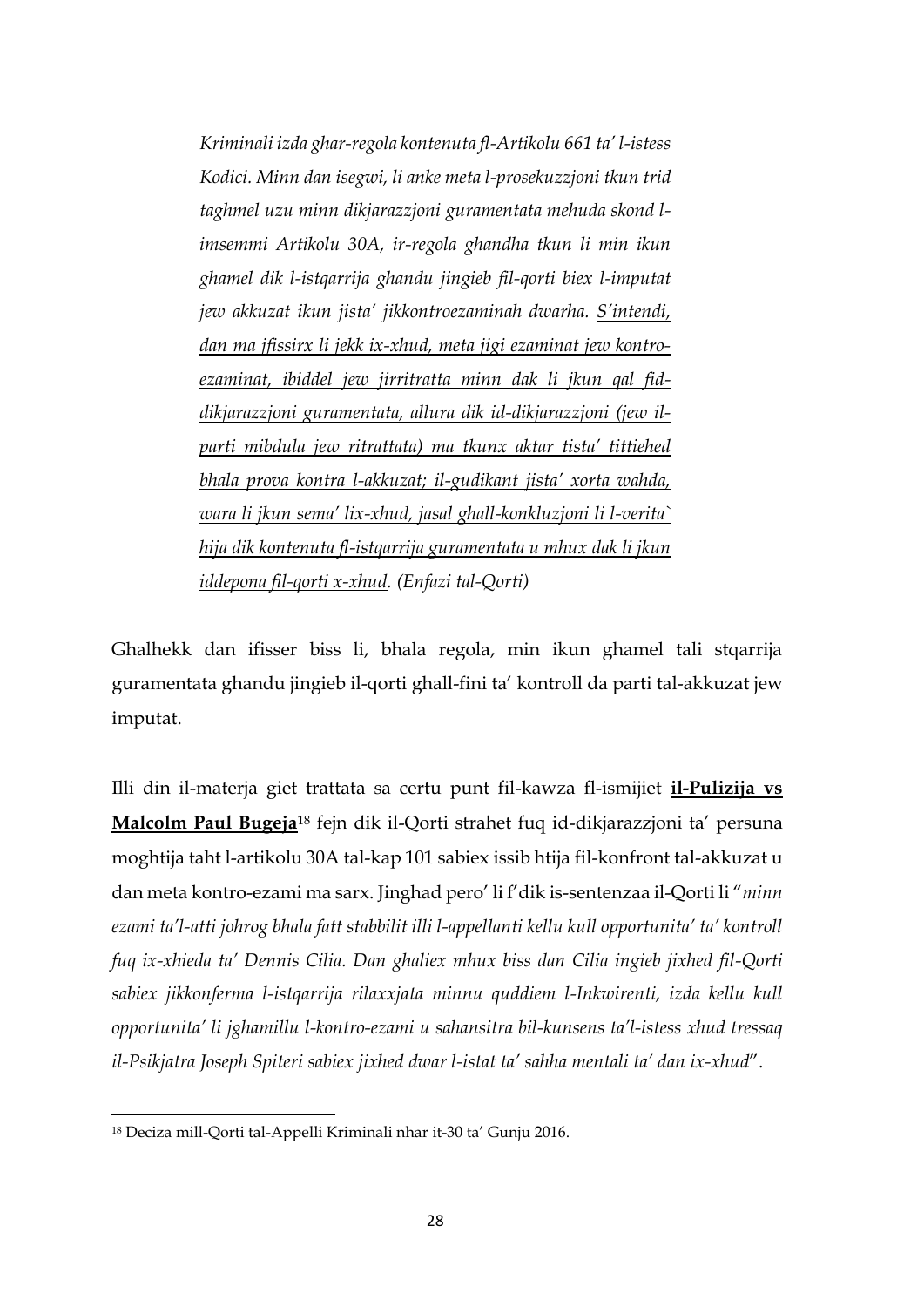Inghad ukoll f'din is-sentenzaa ahharija li "*skond is-sentenzaa ta' Pierre Gravina, iddikjarazzjoni guramentata ta' xhud quddiem il-Magistrat Inkwirenti ma jkollha l-ebda validita' jekk ma tinghatax opportunita' tal-kontro ezami lill-imputat jew akkuzat. Issa x'inhuwa l-iskop tal-kontro-ezami? L-iskop tal-kontro ezami huwa biex dik il-verzjoni li jkun ta' xhud tista' tigi kontradetta, challenged u sahansitra tigi reza inattendibbli minhabba l-karattru jew il-komportament tax-xhud jew inkella d-diversi posizzjonijiet li jiehu. Ikrah kemm hu ikrah ir-reat tat-traffikar tad-droga, pero' hemm principju iktar bilwisq importanti illi hija dik illi ssir gustizzja u li dejjem issir il-gustizzja minkejja ddiffikultajiet kollha li jkollha. Jekk il-kontro ezami ma jservi ghal xejn specjalment quddiem Imhallef jew quddiem il-Magistrat togat allura hija biss cerimonja u xejn aktar."*

F'dan il-kaz odjern pero' ic-cirkostanzi huma differenti ghaliex id-difiza ma kellhiex l-opportunita li taghmel dan l-kontro-ezami u possibilment mhux ser ikollha din il-fakulta' jekk ix-xhud tibqa' mahruba fil-jum meta jigi celerbat il-Guri.

Huwa minnu li din hi sitwazzjoni piuttost skomoda ghad-difiza li hija rinfaccata b'dikjarazzjoni li ma tistax tikkontesta jew tikkonfronta pero' in linea ma dak li tipprovdi l-ligi anke kieku dan ix-xhud ma harabx izda kien imsifer jew miet xorta ma kienx ser ikun dispost jattendi l-Qorti u l-legislatur ried permezz ta' l-artikolu 646 (2) ta' Kap 9 li tali dikjarazzjoni tibqa' ammissibli bhala prova. In oltre jigi rilevat minn din il-Qorti li ma ghandha l-ebda prova li fil-jum meta jigi appuntat il-guri din ix-xhud mhiex ser tkun hawn Malta. Tali talba ghalhekk tista' tinghad li hija prematura.

Din il-Qorti fil-vesti taghha ta' kompetenza kriminali ma hix f'posizjoni li tiddikjara id-dikjarazzjoni ta' Rachel Fred maghmula ai termini tal-Artikolu 30A ta' Kap 101 inammissibli peress li inghatat skond il-ligi u hija Qorti ohra li ghandha tiddecidi jekk tali dikajrazzjoni li qed tippriva lill-akkuzat mill-possibilita' li